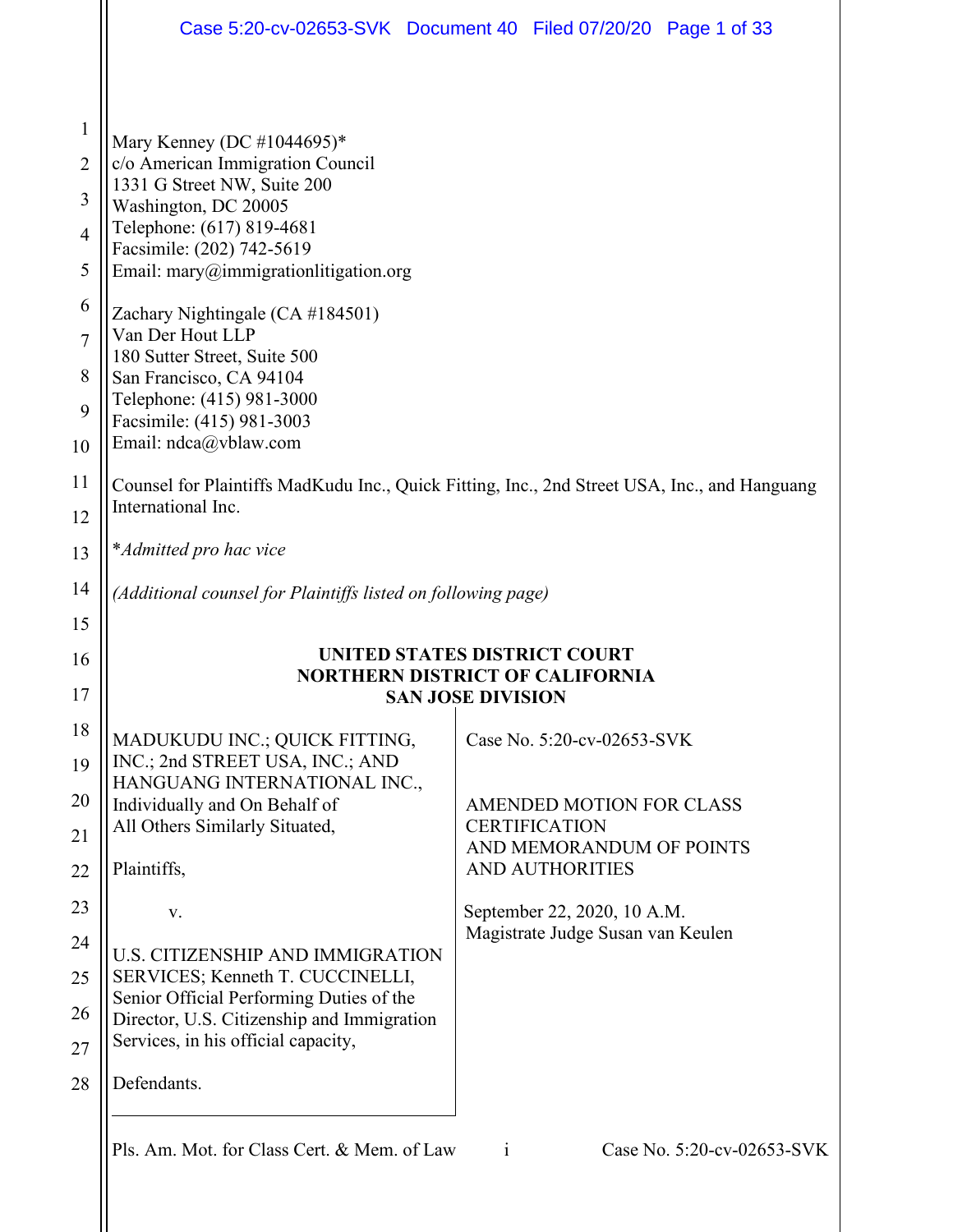|                | Case 5:20-cv-02653-SVK Document 40 Filed 07/20/20 Page 2 of 33                                   |  |  |  |  |  |
|----------------|--------------------------------------------------------------------------------------------------|--|--|--|--|--|
| 1              | Plaintiffs' counsel, continued from first page:                                                  |  |  |  |  |  |
| $\overline{2}$ | Leslie K. Dellon (DC #250316)*                                                                   |  |  |  |  |  |
| $\overline{3}$ | American Immigration Council                                                                     |  |  |  |  |  |
| $\overline{4}$ | 1331 G Street NW, Suite 200<br>Washington, DC 20005                                              |  |  |  |  |  |
| 5              | Telephone: (202) 507-7530<br>Facsimile: (202) 742-5619                                           |  |  |  |  |  |
| 6              | Email: ldellon@immcouncil.org                                                                    |  |  |  |  |  |
| $\overline{7}$ | Jesse M. Bless (MA #660713)*                                                                     |  |  |  |  |  |
| 8              | American Immigration Lawyers Association<br>1331 G Street NW, Suite 300                          |  |  |  |  |  |
| 9              | Washington, DC 20005<br>Telephone: (781) 704-3897                                                |  |  |  |  |  |
| 10             | Email: jbless@aila.org                                                                           |  |  |  |  |  |
| 11             | Jeff Joseph (CO $\#28695$ )*                                                                     |  |  |  |  |  |
| 12             | Joseph & Hall, P.C.<br>12203 East Second Avenue<br>Aurora, CO 80011<br>Telephone: (303) 297-9171 |  |  |  |  |  |
| 13             |                                                                                                  |  |  |  |  |  |
| 14             | Email: jeff@immigrationissues.com                                                                |  |  |  |  |  |
| 15             | Charles H. Kuck (GA #429940)*                                                                    |  |  |  |  |  |
| 16             | Kuck Baxter Immigration LLC<br>365 Northridge Road, Suite 300                                    |  |  |  |  |  |
| 17             | Atlanta, GA 30350<br>Telephone: (404) 816-8611                                                   |  |  |  |  |  |
| 18<br>19       | Email: CKuck@immigration.net                                                                     |  |  |  |  |  |
| 20             | Counsel for Plaintiffs MadKudu Inc., Quick Fitting, Inc., 2nd Street USA Inc., and Hanguang      |  |  |  |  |  |
| 21             | International Inc.                                                                               |  |  |  |  |  |
| 22             | *Admitted pro hac vice                                                                           |  |  |  |  |  |
| 23             |                                                                                                  |  |  |  |  |  |
| 24             |                                                                                                  |  |  |  |  |  |
| 25             |                                                                                                  |  |  |  |  |  |
| 26             |                                                                                                  |  |  |  |  |  |
| 27             |                                                                                                  |  |  |  |  |  |
| 28             |                                                                                                  |  |  |  |  |  |
|                | Pls. Am. Mot. for Class Cert. & Mem. of Law<br>Case No. 5:20-cv-02653-SVK<br>$\ddot{\rm n}$      |  |  |  |  |  |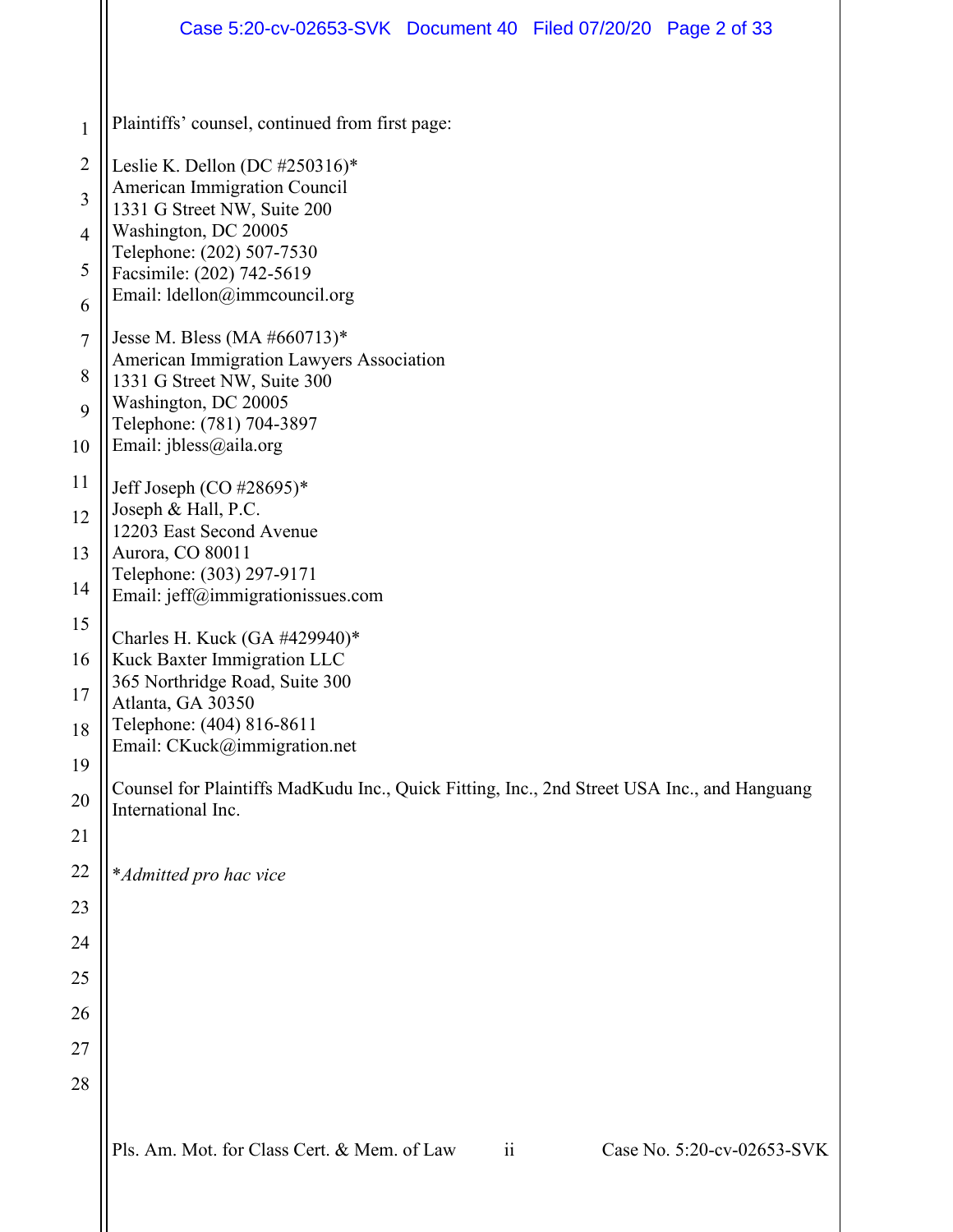<span id="page-2-0"></span>

| $\mathbf{1}$        | NOTICE OF AMENDED MOTION FOR CLASS CERTIFICATION                                                                                                                   |  |  |
|---------------------|--------------------------------------------------------------------------------------------------------------------------------------------------------------------|--|--|
|                     |                                                                                                                                                                    |  |  |
|                     | <b>PLEASE TAKE NOTICE</b> that on September 22, 2020 at 10:00 a.m. <sup>1</sup> or as soon                                                                         |  |  |
|                     | thereafter as the matter may be heard at the San Jose Federal Courthouse, Courtroom $6, 4th$ Floor,                                                                |  |  |
| $\overline{4}$<br>5 | 280 S. 1st St., San Jose, CA 95113, with the Honorable Magistrate Judge Susan van Keulen,                                                                          |  |  |
|                     | Plaintiffs MadKudu Inc., Quick Fitting, Inc., 2nd Street USA, Inc., and Hanguang International                                                                     |  |  |
|                     | Inc. will, and hereby do, move this Court for class certification pursuant to Federal Rule of Civil                                                                |  |  |
|                     | Procedure 23. Plaintiffs seek certification of the following class under Federal Rules of Civil                                                                    |  |  |
|                     | Procedure $23(a)$ and $23(b)(2)$ :                                                                                                                                 |  |  |
|                     | All U.S. employers who in 2019 filed, or in the future will file, a petition (Form<br>I-129 or any successor) with USCIS for an H-1B classification under 8 U.S.C. |  |  |
|                     | § $1101(a)(15)(H)(i)(b)$ for a market research analyst where:                                                                                                      |  |  |
|                     | USCIS denied or will deny the petition solely or in part based on a<br>$\bullet$<br>finding that the OOH entry for market research analyst does not establish      |  |  |
|                     | that the occupation is a specialty occupation, and thus does not satisfy<br>8 C.F.R. § 214.2(h)(4)(iii)(A)(1); and                                                 |  |  |
|                     | But for this finding, the petition would be approved.<br>$\bullet$                                                                                                 |  |  |
|                     | This motion is based on the Memorandum of Points and Authorities, <i>infra</i> , the                                                                               |  |  |
|                     | pleadings, records and files in this action, and such other evidence and argument as may                                                                           |  |  |
|                     | be presented at the time of hearing. A proposed order accompanies this filing.                                                                                     |  |  |
|                     | Respectfully submitted,                                                                                                                                            |  |  |
|                     |                                                                                                                                                                    |  |  |
|                     | s/ Mary Kenney<br>Mary Kenney (DC #1044695)*                                                                                                                       |  |  |
|                     | c/o American Immigration Council                                                                                                                                   |  |  |
|                     | 1331 G Street NW, Suite 200<br>Washington, DC 20005                                                                                                                |  |  |
|                     | Telephone: (617) 819-4681                                                                                                                                          |  |  |
|                     | Email: $\text{many@immigration}$ litigation.org<br>*Admitted pro hac vice                                                                                          |  |  |
|                     | Dated: July 20, 2020                                                                                                                                               |  |  |
|                     |                                                                                                                                                                    |  |  |
|                     | This is the date that the Court set for a hearing on Plaintiffs' original motion for class<br>certification. Dkt. 35.                                              |  |  |
|                     | Case No. 5:20-cv-02653-SVK<br>Pls. Am. Mot. for Class Cert. & Mem. of Law<br>$\overline{iii}$                                                                      |  |  |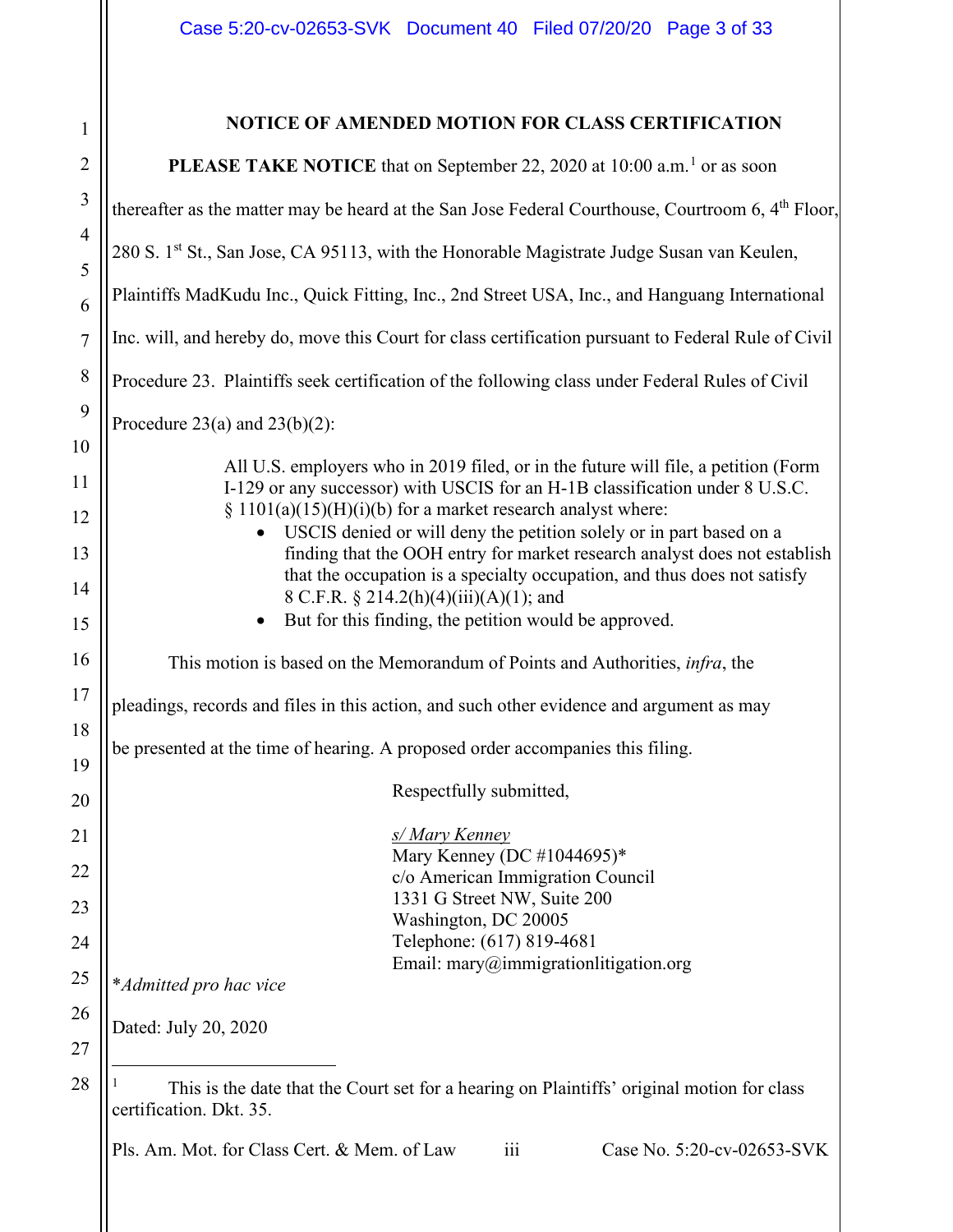|                | Case 5:20-cv-02653-SVK Document 40 Filed 07/20/20 Page 4 of 33                        |
|----------------|---------------------------------------------------------------------------------------|
|                |                                                                                       |
| 1              |                                                                                       |
| $\overline{2}$ | <b>TABLE OF CONTENTS</b>                                                              |
| 3              | MEMORANDUM OF POINTS AND AUTHORITIES IN SUPPORT OF                                    |
| $\overline{4}$ | PLAINTIFFS' AMENDED MOTION FOR CLASS CERTIFICATION                                    |
| 5              | Ι.                                                                                    |
| 6              |                                                                                       |
| 7              | A.                                                                                    |
| 8              | <b>B.</b>                                                                             |
| 9              |                                                                                       |
| 10             |                                                                                       |
| 11             |                                                                                       |
| 12             | $\mathbf{C}$ .                                                                        |
| 13             |                                                                                       |
| 14             | A.                                                                                    |
| 15             | 1. Plaintiffs' Class Is So Numerous that Joinder of all Members Is Impracticable 13   |
| 16             | 2. Plaintiffs' Claims Raise Legal and Factual Questions Common to the Class  18       |
| 17             | 4. The Representative Parties Will Fairly and Adequately Protect the Interests of the |
| 18             |                                                                                       |
| 19             |                                                                                       |
| 20             | <b>B.</b>                                                                             |
| 21             |                                                                                       |
| 22             | 25                                                                                    |
| 23             |                                                                                       |
| 24             |                                                                                       |
| 25             |                                                                                       |
| 26             |                                                                                       |
| 27             |                                                                                       |
| 28             |                                                                                       |
|                | Pls. Am. Mot. for Class Cert. & Mem. of Law<br>Case No. 5:20-cv-02653-SVK<br>iv       |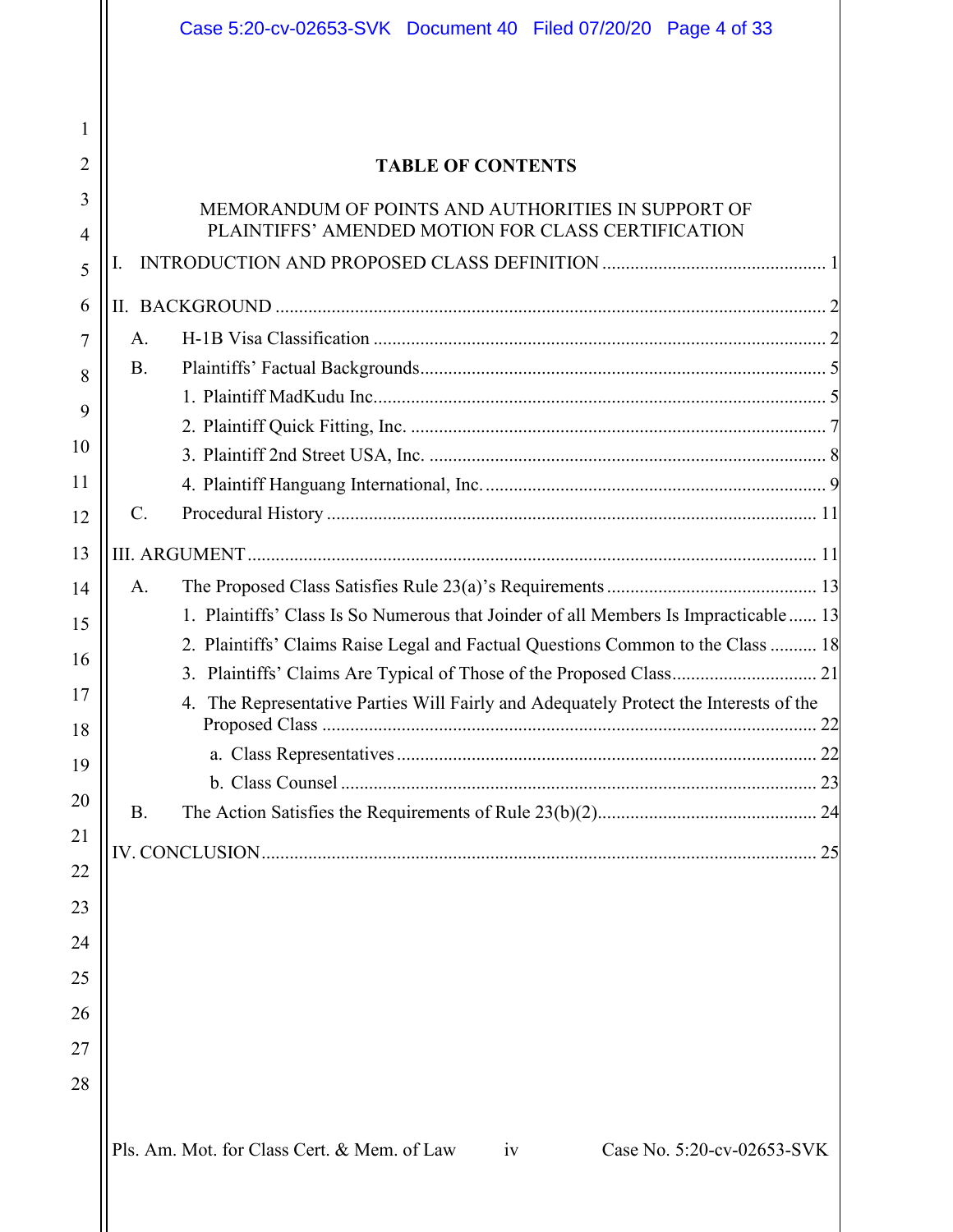# **TABLE OF AUTHORITIES**

1

2

# **Page**

| 3              | <b>Cases</b>                                                                              |
|----------------|-------------------------------------------------------------------------------------------|
| $\overline{4}$ | Alfaro Garcia v. Johnson,                                                                 |
| 5              |                                                                                           |
| 6              |                                                                                           |
| 7              | Arnott v. U.S. Citizenship & Immigration Servs., 290 F.R.D. 579 (C.D. Cal. 2012)  12      |
| 8              |                                                                                           |
| 9              |                                                                                           |
| 10             |                                                                                           |
| 11             | Conn. Ret. Plans & Trust Funds v. Amgen Inc., 660 F.3d 1170 (9th Cir. 2011) 11            |
| 12             | Cypress v. Newport News Gen. & Nonsectarian Hosp. Ass'n, 375 F.2d 648 (4th Cir. 1967) 13  |
| 13             | Doe v. Trump, No. 3:19-cv-1743-SI, 2020 WL 1689727 (D. Or. Apr. 7, 2020) 12               |
| 14             |                                                                                           |
| 15             | Franco-Gonzales v. Napolitano,                                                            |
| 16             | No. CV 10-02211 DMG (DTBx), 2011 WL 11705815 (C.D. Cal. Nov. 21, 2011) 13                 |
| 17             |                                                                                           |
| 18             |                                                                                           |
| 19             |                                                                                           |
| 20             | Harris v. Palm Springs Alpine Estates, Inc., 329 F. 2d 909 (9th Cir. 1964)  13            |
| 21             |                                                                                           |
| 22             |                                                                                           |
| 23             | Info Labs, Inc. v. U.S. Citizenship and Immigration Servs.,                               |
| 24             |                                                                                           |
| 25             | Int'l Molders' & Allied Workers' Local Union No. 164 v. Nelson,                           |
| 26             |                                                                                           |
| 27             |                                                                                           |
| 28             |                                                                                           |
|                | Pls. Am. Mot. for Class Cert. & Mem. of Law<br>Case No. 5:20-cv-02653-SVK<br>$\mathbf{V}$ |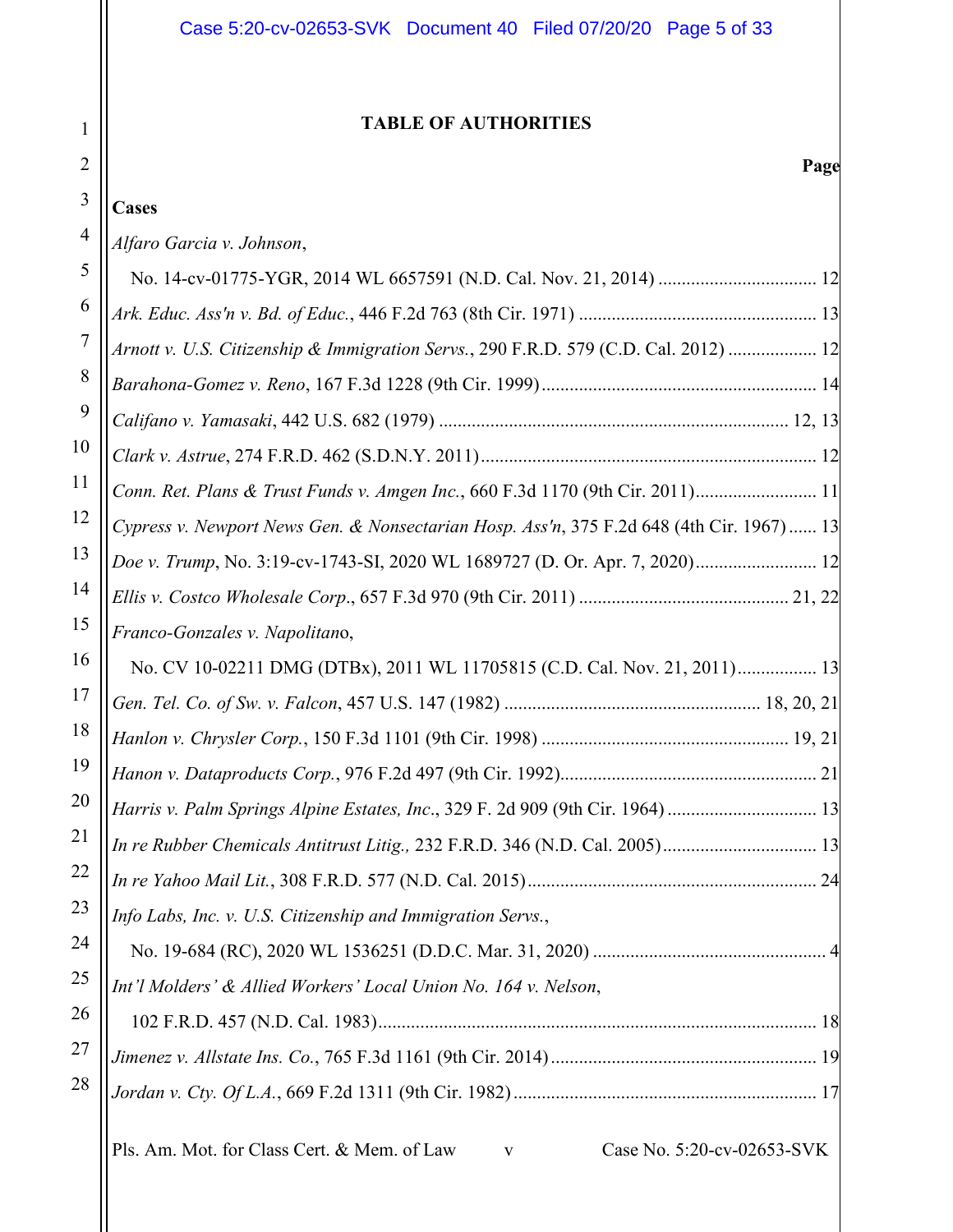| 2  | Local Joint Exec. Bd. of Culinary/Bartender Tr. Fund v. Las Vegas Sands, Inc.,          |
|----|-----------------------------------------------------------------------------------------|
| 3  |                                                                                         |
| 4  |                                                                                         |
| 5  | Mazza v. Am. Honda Motor Co., Inc., 666 F.3d 581 (9th Cir. 2012)  11, 18                |
| 6  | McCluskey v. Trs. of Red Dot Corp. Emp. Stock Ownership Plan & Trust,                   |
| 7  |                                                                                         |
| 8  | Nat'l Ass'n of Radiation Survivors v. Walters, 111 F.R.D. 595 (N.D. Cal. 1986)  17      |
| 9  |                                                                                         |
| 10 |                                                                                         |
| 11 | Raj & Co. v. U.S. Citizenship & Immigration Servs.,                                     |
| 12 |                                                                                         |
| 13 |                                                                                         |
| 14 | Residential Finance Corp. v. U.S. Citizenship and Immigration Servs.,                   |
| 15 |                                                                                         |
| 16 |                                                                                         |
| 17 | Rosas v. Baca, No. CV 12-00428 DDP, 2012 WL 2061694 (C.D. Cal. June 7, 2012)  19        |
| 18 |                                                                                         |
| 19 | Santillan v. Ashcroft, No. C 04-2686 MHP, 2004 WL 2297990 (N.D. Cal. Oct. 12, 2004)  12 |
| 20 | Shady Grove Orthopedic Assocs., P.A. v. Allstate Ins. Co., 559 U.S. 393 (2010)  11      |
| 21 |                                                                                         |
| 22 | Stellar IT Sols. v. United States Citizenship and Immigration Servs.,                   |
| 23 |                                                                                         |
| 24 |                                                                                         |
| 25 |                                                                                         |
| 26 |                                                                                         |
| 27 |                                                                                         |
| 28 |                                                                                         |
|    |                                                                                         |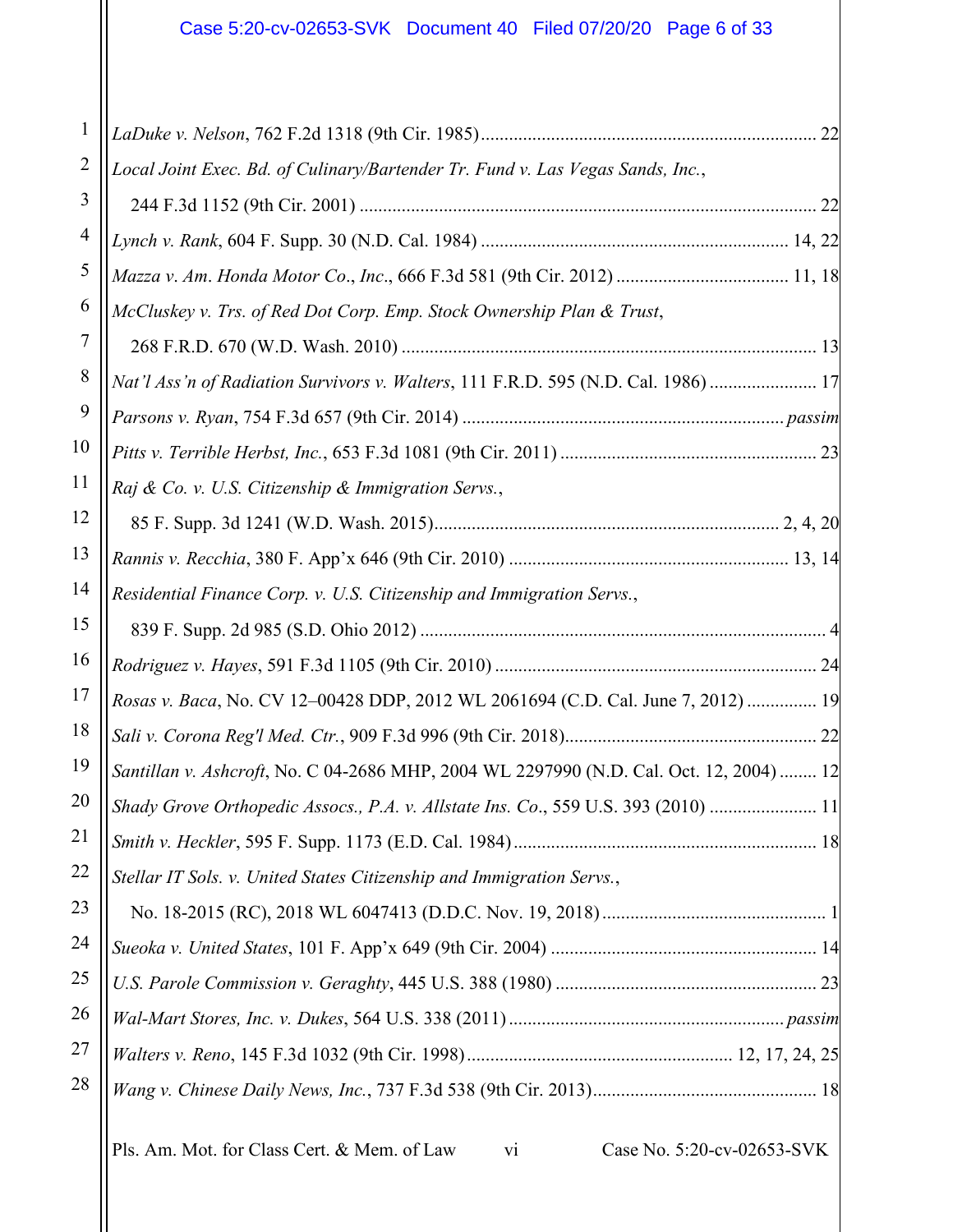| $\mathbf{1}$     |                                                                                            |
|------------------|--------------------------------------------------------------------------------------------|
| $\overline{2}$   | <b>Statutes</b>                                                                            |
| 3                |                                                                                            |
| $\overline{4}$   |                                                                                            |
| 5                |                                                                                            |
| 6                |                                                                                            |
| $\boldsymbol{7}$ | <b>Other Authorities</b>                                                                   |
| 8                | Cyrus Mehta & Sophia Genovese, Administrative Review Versus Judicial Review When an        |
| 9                | Employment-Based Petition Is Denied, The Insightful Immigration Blog (July 30, 2018),      |
| 10               |                                                                                            |
| 11               | Occupational Outlook Handbook, How to Become a Market Research Analyst (Sept. 4, 2019),    |
| 12               | https://www.bls.gov/ooh/business-and-financial/market-research-analysts.htm#tab-4  passim  |
| 13               | Sinduja Rangarajan, The Trump Administration Is Denying H-1B Visas at a Dizzying Rate, But |
| 14               |                                                                                            |
| 15               | Stuart Anderson, Latest Data Show H-1B Visas Being Denied At High Rates, Forbes (Oct. 28,  |
| 16               |                                                                                            |
| 17               | <b>Regulations</b>                                                                         |
| 18               |                                                                                            |
| 19               |                                                                                            |
| 20               |                                                                                            |
| 21               |                                                                                            |
| 22               |                                                                                            |
| 23               |                                                                                            |
| 24               |                                                                                            |
| 25               |                                                                                            |
| 26               |                                                                                            |
| 27               |                                                                                            |
| 28               |                                                                                            |
|                  | Pls. Am. Mot. for Class Cert. & Mem. of Law<br>Case No. 5:20-cv-02653-SVK<br>vii           |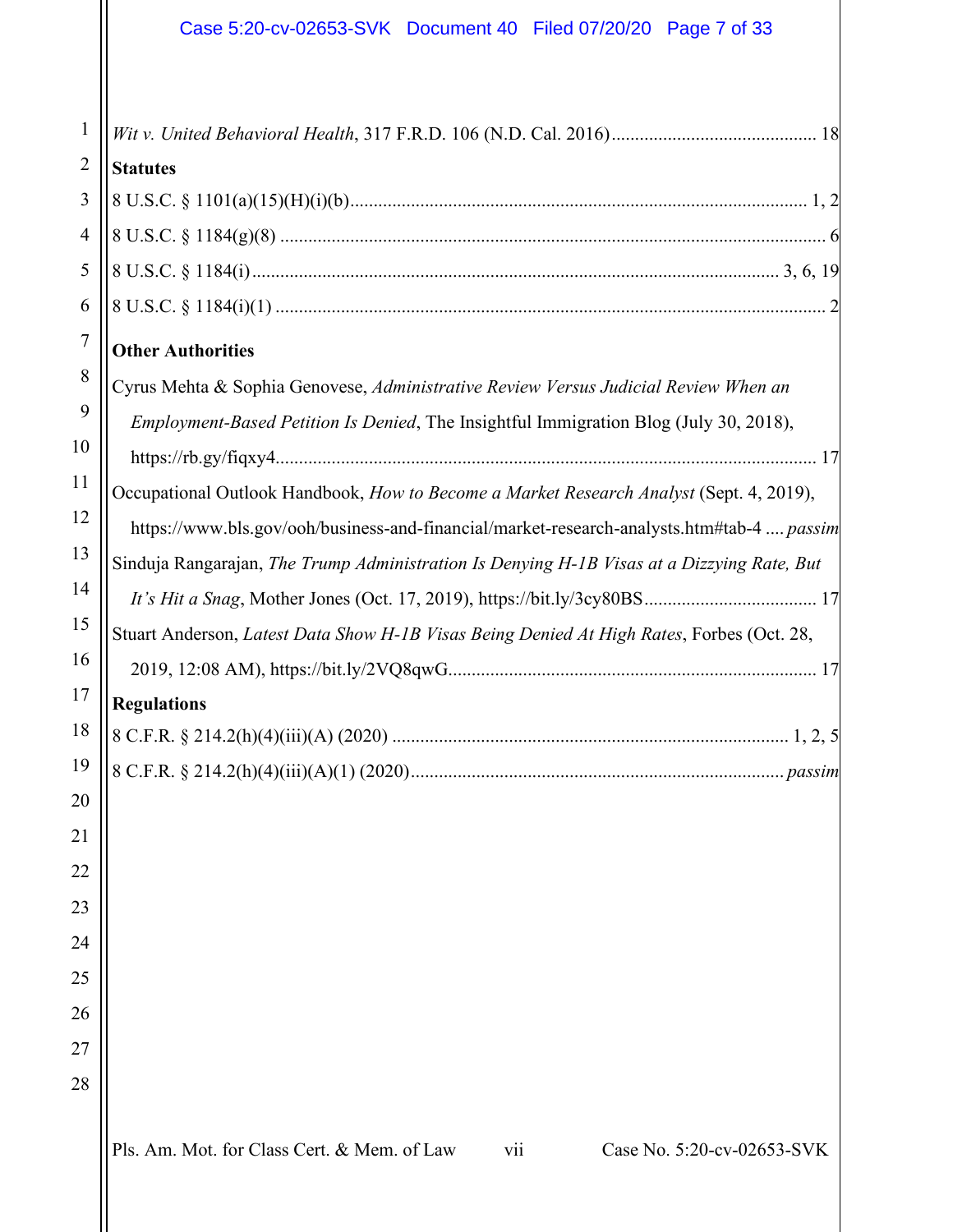### **MEMORANDUM OF POINTS AND AUTHORITIES IN SUPPORT OF PLAINTIFFS' AMENDED MOTION FOR CLASS CERTIFIC**

### <span id="page-7-0"></span>**I. INTRODUCTION AND PROPOSED CLASS DEFINITION**

Plaintiffs MadKudu Inc., Quick Fitting, Inc., 2nd Street USA, Inc. and Hanguang International Inc. are U.S. employers who challenge Defendants' policy and practice of arbitrarily and unlawfully denying H-1B nonimmigrant worker petitions for the specialty occupation of market research analyst. Employing boilerplate language and faulty reasoning, Defendant U.S. Citizenship and Immigration Services (USCIS) violated the Administrative Procedure Act (APA), the Immigration and Nationality Act (INA) and its implementing regulations when it denied Plaintiffs' H-1B petitions on the ground that a market research analyst was not a specialty occupation. *See* Dkt. 39 ¶¶12-15. Because Defendants engage in a pattern and practice of denying H-1B petitions for market research analysts on the same basis—and employing the same reasoning—as in Plaintiffs' cases, Plaintiffs brought this lawsuit on behalf of themselves and similarly aggrieved U.S. employers. Dkt. 39 ¶¶ 6-7, 59-67, 74-78, 80-82. Plaintiffs seek declaratory and injunctive relief on behalf of themselves and proposed class members to remedy Defendants' legal errors.

The H-1B nonimmigrant visa classification allows highly educated noncitizens to work for U.S. employers in "specialty occupation[s]." 8 U.S.C. § 1101(a)(15)(H)(i)(b). A position falls within a specialty occupation if "[a] baccalaureate or higher degree or its equivalent is normally the minimum requirement for entry into the particular position  $\ldots$  " 8 C.F.R.

§ 214.2(h)(4)(iii)(A)(1) (2020). In analyzing this test for specialty occupation, Defendant USCIS relies upon the Occupational Outlook Handbook (OOH), a publication of the Bureau of Labor Statistics of the Department of Labor. *See*, *e.g.*, *Stellar IT Sols. v. United States Citizenship and Immigration Servs.*, No. 18-2015 (RC), 2018 WL 6047413, at \*10 (D.D.C. Nov. 19, 2018); *Raj* 

Pls. Am. Mot. for Class Cert. & Mem. of Law Case No. 5:20-cv-02653-SVK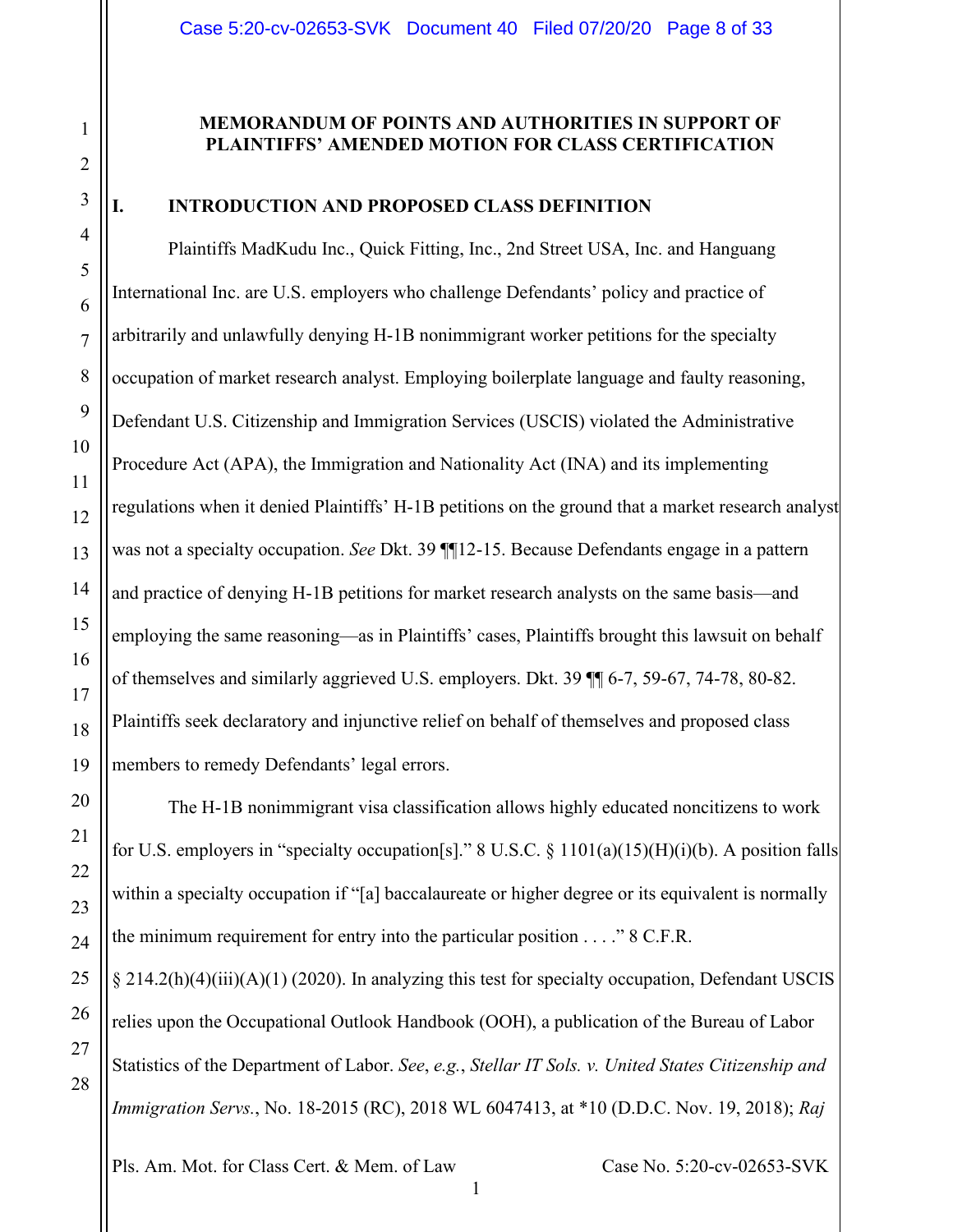*& Co. v. U.S. Citizenship & Immigration Servs.*, 85 F. Supp. 3d 1241, 1247 (W.D. Wash. 2015). The OOH profile for market research analysts conclusively demonstrates that this occupation is a specialty occupation. Although Defendant USCIS relied on the OOH profile for market research analyst in deciding Plaintiffs' petitions, it misinterpreted the governing statute and regulations as well as the OOH itself.

Because Defendant USCIS engages in a pattern and practice of denying petitions for

market research analysts on the same basis followed in Plaintiffs' cases, Plaintiffs respectfully

request that this Court certify the following proposed class under Federal Rules of Civil

Procedure  $23(a)$  and  $23(b)(2)$ :

1

2

3

4

5

6

7

8

9

10

11

12

13

14

15

16

17

18

19

20

<span id="page-8-1"></span>21

22

23

24

25

26

27

28

All U.S. employers who in 2019 filed, or in the future will file, a petition (Form I-129 or any successor) with USCIS for an H-1B classification under 8 U.S.C.  $\S 1101(a)(15)(H)(i)(b)$  for a market research analyst where:

- USCIS denied or will deny the petition solely or in part based on a finding that the OOH entry for market research analyst does not establish that the occupation is a specialty occupation, and thus does not satisfy 8 C.F.R. § 214.2(h)(4)(iii)(A)(1); and
- But for this finding, the petition would be approved.

As explained below, the proposed class satisfies the requirements of Rules 23(a)—numerosity, commonality, typicality, and adequacy—and 23(b)(2).

# <span id="page-8-0"></span>**II. BACKGROUND**

# **A. H-1B Visa Classification**

The H-1B nonimmigrant visa classification allows highly educated noncitizens to work for U.S. employers in "specialty occupation[s]": positions requiring the "theoretical and practical application of a body of highly specialized knowledge" for which "a bachelor's or higher degree in a specific specialty (or its equivalent)" is required. 8 U.S.C.  $\S$  1184(i)(1). By regulation, a petitioner can establish that a position is within a specialty occupation through any one of four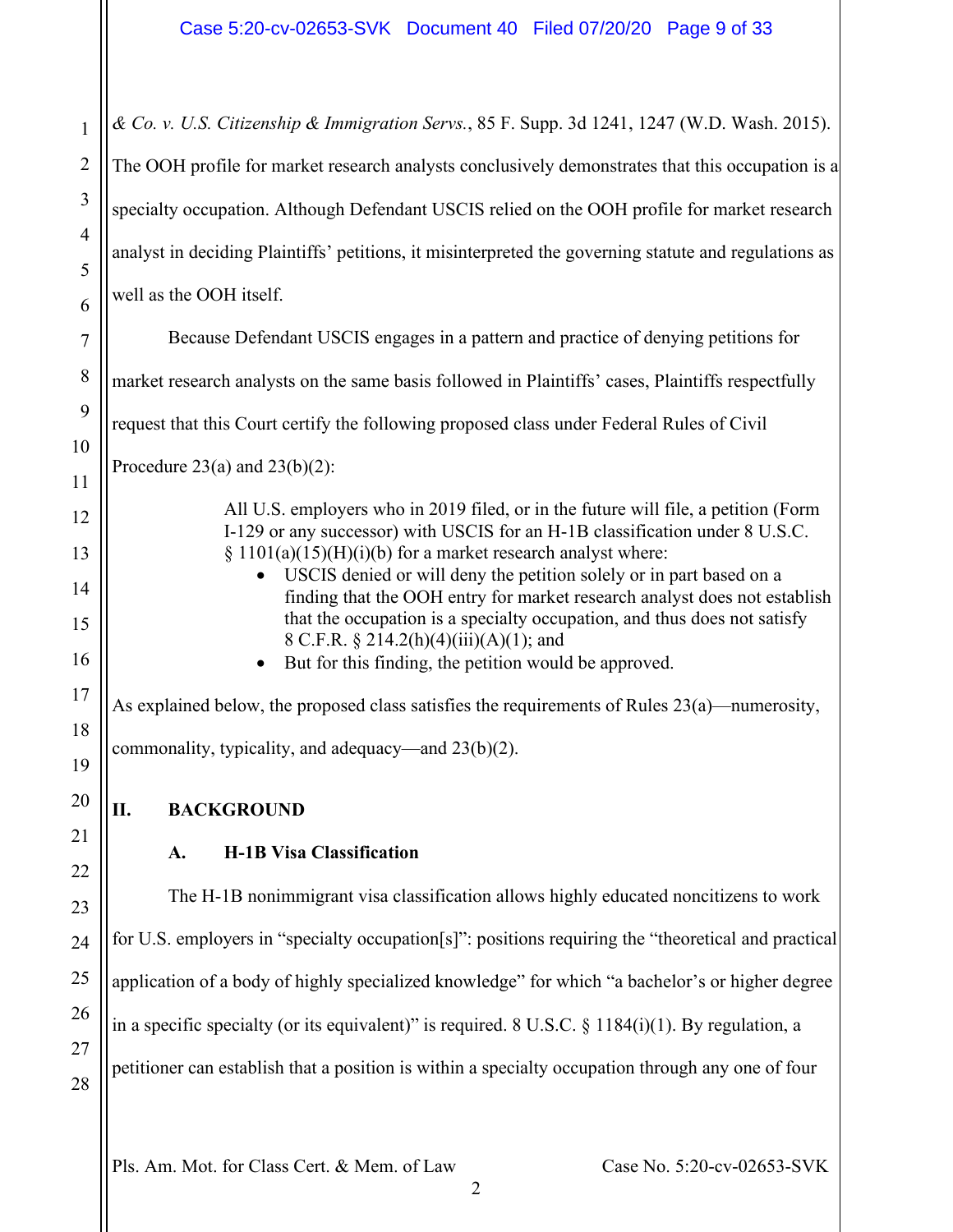| $\mathbf{1}$        | tests. 8 C.F.R. § 214.2(h)(4)(iii)(A)(1)-(4) (2020). Plaintiffs challenge only the first test, which                                                                                     |
|---------------------|------------------------------------------------------------------------------------------------------------------------------------------------------------------------------------------|
| $\overline{2}$      | mandates that a position will qualify as a specialty occupation if "[a] baccalaureate or higher                                                                                          |
| 3                   | degree or its equivalent is normally the minimum requirement for entry into the particular                                                                                               |
| $\overline{4}$<br>5 | position." 8 C.F.R. § 214.2(h)(4)(iii)(A)(1) (2020). USCIS reads this provision as requiring that                                                                                        |
| 6                   | the petitioner show that the degree is in a specific specialty, consistent with $8 \text{ U.S.C. } \S 1184(i)$ .                                                                         |
| $\tau$              | When deciding whether a petitioner has satisfied this dispositive test, USCIS routinely                                                                                                  |
| $8\phantom{1}$      | relies upon the OOH, which includes a profile of the market research analyst occupation. USCIS                                                                                           |
| 9                   | recognizes the OOH as an authoritative source for the duties and educational requirements of the                                                                                         |
| 10<br>11            | occupations profiled. The OOH profile for market research analyst reads, in relevant part:                                                                                               |
| 12                  | Market research analysts typically need a bachelor's degree in market research or a<br><i>related field</i> . Many have degrees in fields such as statistics, math, or computer science. |
| 13                  | Others have backgrounds in business administration, the social sciences or                                                                                                               |
| 14                  | communications.                                                                                                                                                                          |
| 15                  | Courses in statistics, research methods, and marketing are essential for these workers.<br>Courses in communications and social sciences, such as economics or consumer behavior,        |
| 16                  | are also important.                                                                                                                                                                      |
| 17<br>18            | Some market research analyst jobs require a master's degree. Several schools offer<br>graduate programs in marketing research, but many analysts complete degrees in other               |
| 19                  | fields, such as statistics and marketing, and/or earn a master's degree in business                                                                                                      |
| 20                  | administration (MBA). A master's degree is often required for leadership positions or<br>positions that perform more technical research.                                                 |
| 21                  | OOH, How to Become a Market Research Analyst (Sept. 4, 2019),                                                                                                                            |
| 22                  | https://www.bls.gov/ooh/business-and-financial/market-research-analysts.htm#tab-4 (emphasis                                                                                              |
| 23                  | added).                                                                                                                                                                                  |
| 24                  | The central legal question in this case is whether the OOH profile for a market research                                                                                                 |
| 25                  |                                                                                                                                                                                          |
| 26                  | analyst satisfies the first regulatory test; that is, whether it demonstrates that a bachelor's or                                                                                       |
| 27                  | higher degree in a specific specialty or its equivalent is "normally" the minimum requirement for                                                                                        |
| 28                  | entry into the occupation. In finding that it does not, Defendant USCIS erroneously concludes                                                                                            |
|                     |                                                                                                                                                                                          |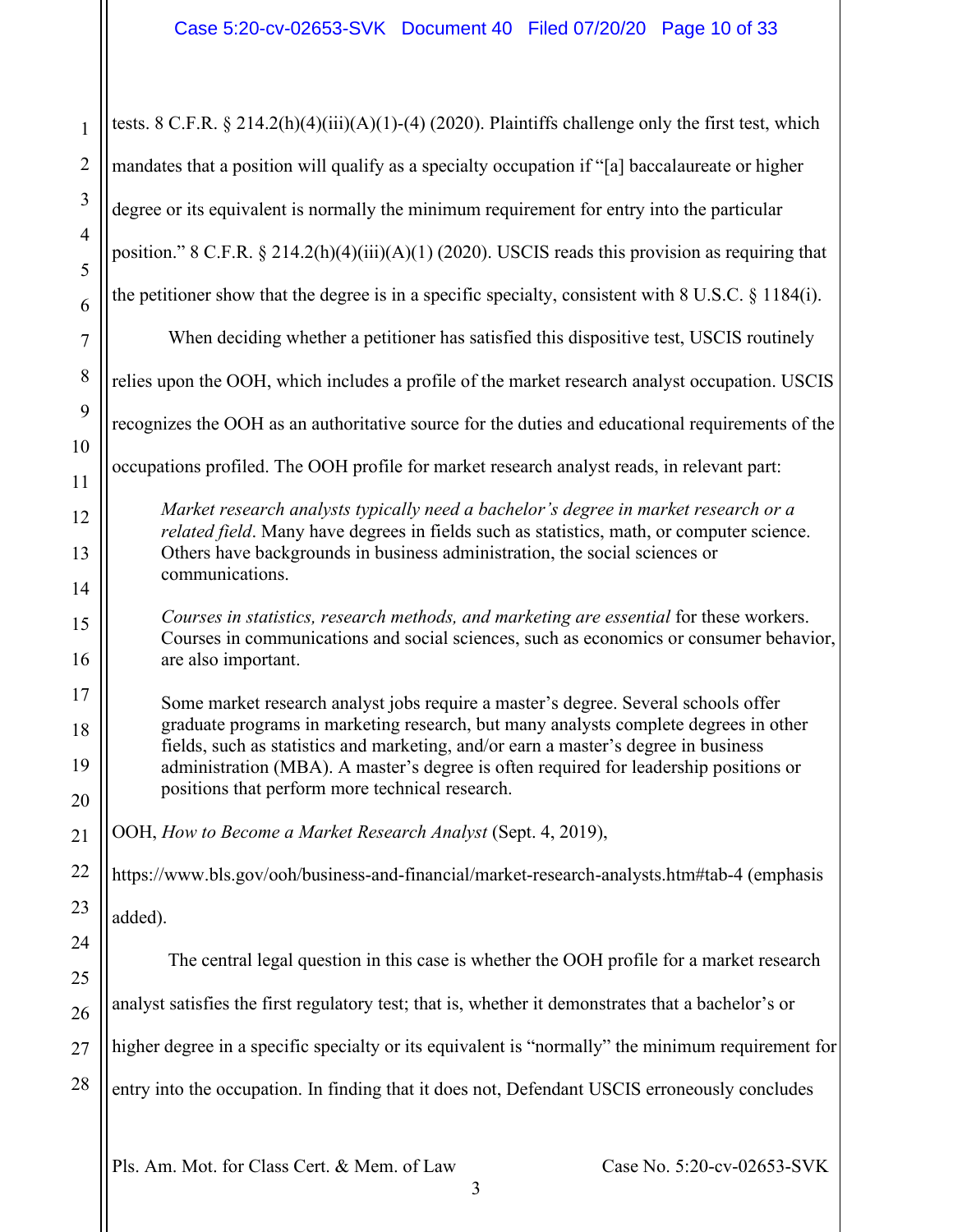that the OOH does not establish that the occupation requires a bachelor's degree or higher in a specific specialty or its equivalent. Exh. B, Denial of Plaintiff MadKudu's petition ("MadKudu Petition Denial") at 4-5; Exh. D, Denial of Plaintiff Quick Fitting's petition ("Quick Fitting Petition Denial") at 4; Exh. L, Denial of Plaintiff 2nd Street's petition at 4 ("2nd Street Petition Denial"); Exh. N, Denial of Hanguang International's petition at 4 ("Hanguang International Petition Denial"). USCIS generally interprets the OOH as stating that a range of degrees or educational credentials may qualify an individual to work as a market research analyst, and thus fails to establish that a degree in a specific specialty is required. Exh. B, *id.*; Exh. D, *id.*; Exh. N, *id.*; *see also* Dkt. 39 ¶ 29, 32.

In so finding, Defendant USCIS misinterprets the meaning of the statutory phrase "baccalaureate degree or higher in the specific specialty (or its equivalent)." *See Raj*, 85 F. Supp. 3d at 1247 (holding that USCIS' interpretation of the OOH entry for market research analysts "impermissibly narrows the plain language of the statute"); *see also Residential Finance Corp. v. U.S. Citizenship and Immigration Servs.*, 839 F. Supp. 2d 985, 996-97 (S.D. Ohio 2012) ("Defendant's implicit premise that the title of a field of study controls ignores the realities of the statutory language involved and the obvious intent behind them. The knowledge and not the title of the degree is what is important."). Similarly, Defendant USCIS fails to give meaning to the term "normally" in the first regulatory test. *See*, *e.g.*, *Info Labs, Inc. v. U.S. Citizenship and Immigration Servs.*, No. 19-684 (RC), 2020 WL 1536251, at \*4 (D.D.C. Mar. 31, 2020) (rejecting USCIS reading of the OOH profile for computer systems analysts and explaining that "[t]he fact that such a degree is not 'always' required—or that 'some firms' hire analysts with general business or liberal arts degrees—does not suggest a specialty degree is not 'normally' required").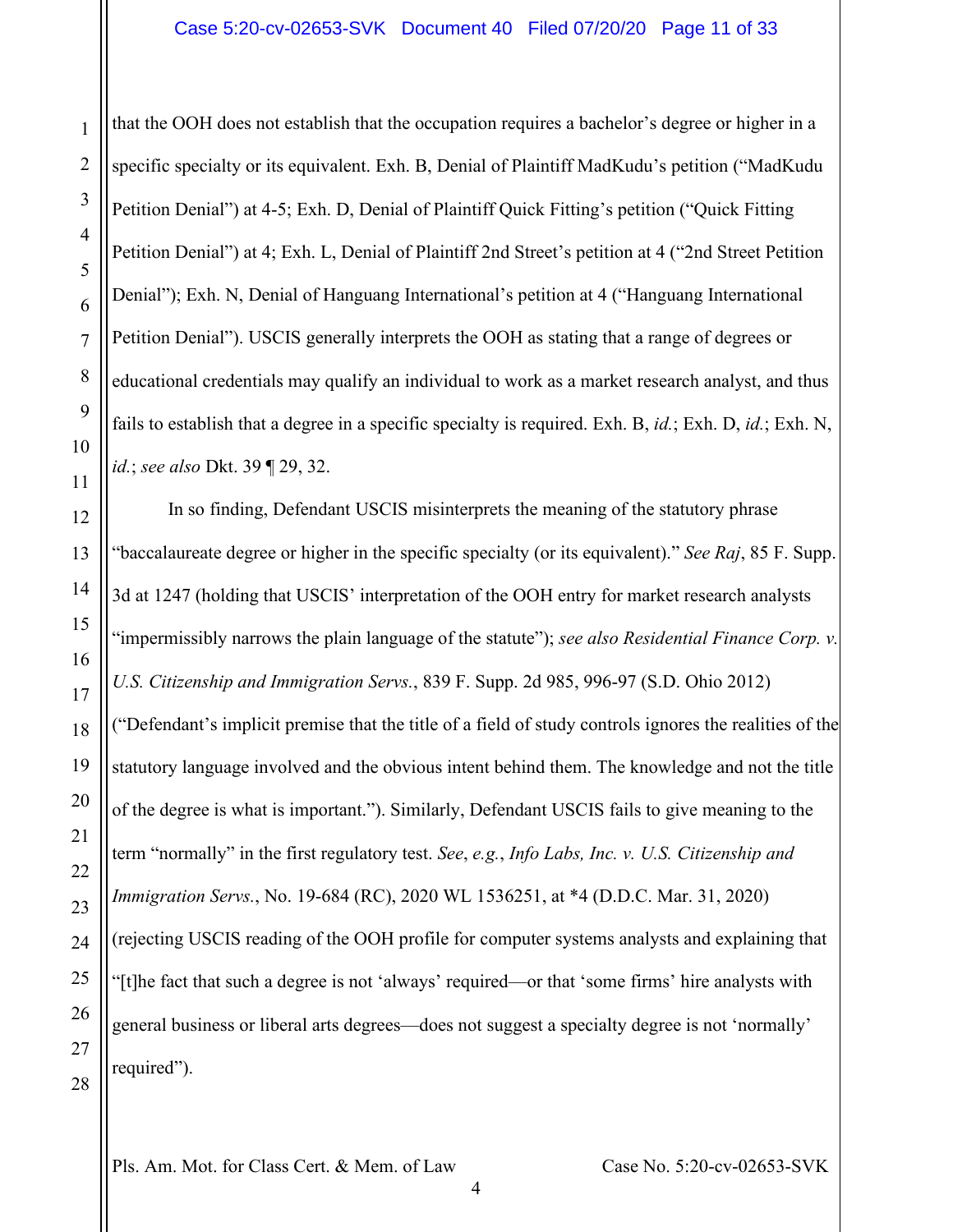Defendant USCIS also misreads the OOH, ignoring altogether its statements that "[m]arket research analysts typically need a bachelor's degree in market research or a related field" and that "[c]ourses in statistics, research methods, and marketing are essential for these workers," while "[c]ourses in communications and social sciences, such as economics or consumer behavior, are also important." OOH, *How to Become a Market Research Analyst*. Had USCIS properly interpreted and applied the statute and regulations and not ignored critical information in the OOH profile, it would have found that market research analyst is a specialty occupation and approved Plaintiffs' and putative class members' petitions without litigation.<sup>[2](#page-11-2)</sup>

# **B. Plaintiffs' Factual Backgrounds**

1

2

3

4

5

6

7

8

9

<span id="page-11-0"></span>10

11

<span id="page-11-1"></span>12

13

14

15

16

17

18

19

20

21

22

23

24

25

26

<span id="page-11-2"></span>27

28

# **1. Plaintiff MadKudu Inc.**

Plaintiff MadKudu Inc. is a marketing analytics software company headquartered in Mountain View, California. Exh. A, Declaration of Francis Brero, Cofounder and Chief Revenue Officer, MadKudu ("MadKudu Dec.") ¶¶2-3. Established in 2014, its clients are business-tobusiness software as a service (SaaS) companies who want an alternative to the incomplete, yet time-intensive manual development of sales leads. *Id*. MadKudu analyzes a client's customers and segments sales leads based on relevant demographic data, such as the lead's title, industry, and business size. *Id*. at ¶3. Its data analysis determines which customers are ready to buy from the client. *Id*. MadKudu's predictive models adapt automatically based on data, accounting for changes in its clients' products, and markets for new customers. *Id*.

Because each of the regulatory tests in  $8$  C.F.R.  $\S 214.2(h)(4)(iii)(A)$  (2020) operates independently, it is immaterial that USCIS denied the petitions under multiple regulatory tests. Had USCIS found that Plaintiffs satisfied the first regulatory test, it would have found that the occupation was a specialty occupation.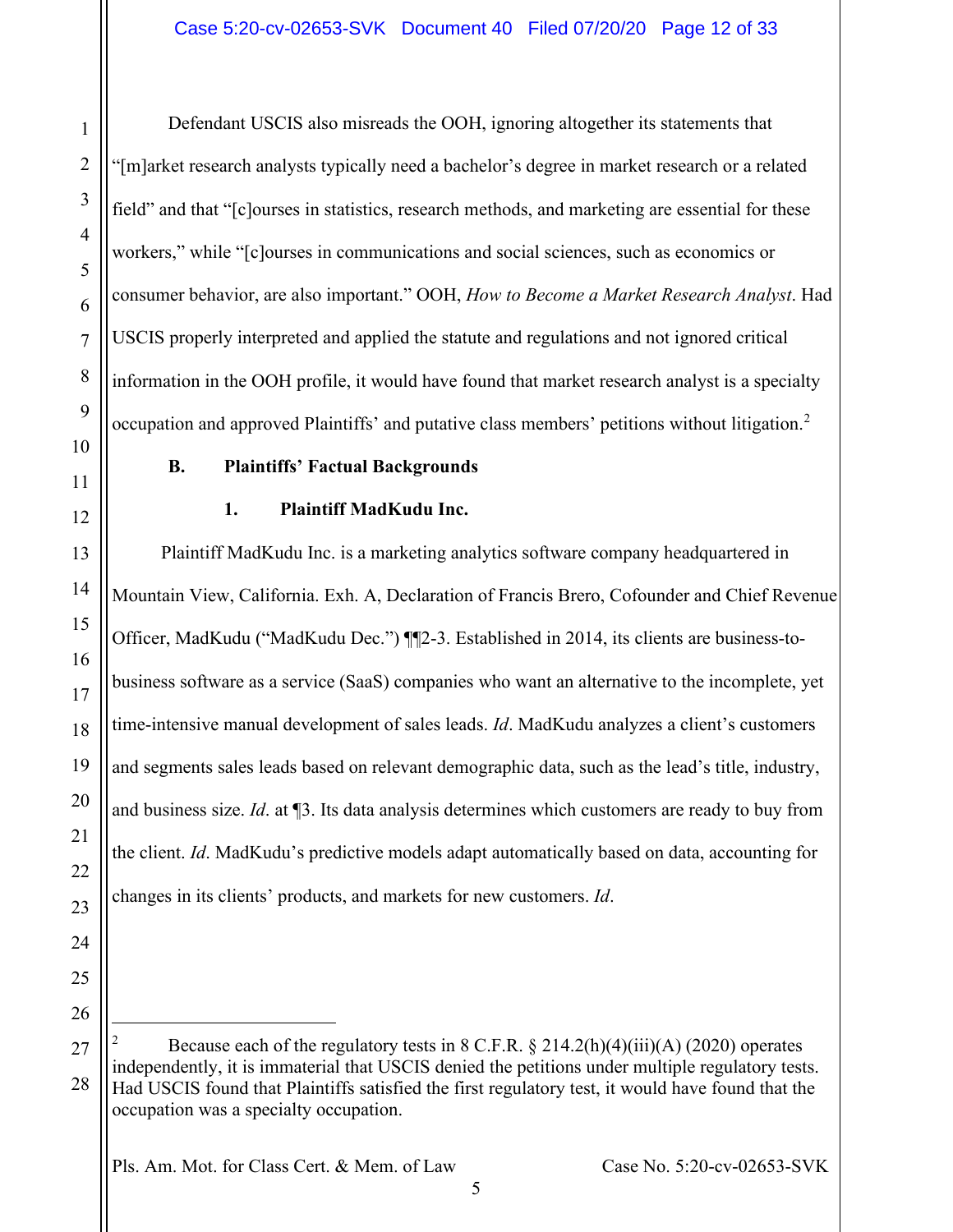On or about April 2, 2019, MadKudu filed a petition with USCIS seeking to employ Rafikah Binte Mohamed Halim in H-1B status in a market research analyst job with the title of product manager. Exh. A, MadKudu Dec. ¶4. Ms. Mohamed Halim, a national of Singapore, had worked for MadKudu in H-1B1<sup>[3](#page-12-0)</sup> status since June 2018 as product manager. *Id.* at ¶5. MadKudu attached to its H-1B petition a Labor Condition Application certified by the Department of Labor, which identified the position by SOC Code 13-1161, an occupation entitled Market Research Analysts and Marketing Specialists. *Id*. at ¶6.

Defendant USCIS denied the petition on February 24, 2020, for failing to demonstrate that the position was a specialty occupation under any of the independent regulatory tests. Exh. A, MadKudu Dec. ¶7; Exh. B, MadKudu Petition Denial at 8. Following its policy and practice, Defendant USCIS determined that Plaintiff MadKudu's petition did not meet the first regulatory test because the OOH did not show that market research analyst positions normally require a minimum of a bachelor's degree or its equivalent in a specific specialty at the entry level. Exh. B, MadKudu Petition Denial at 4-5. Defendant USCIS noted "a range of educational credentials may qualify an individual to perform the duties of a Market Research Analysts [sic]." *Id*. at 4. In doing so, Defendant USCIS ignored entirely the OOH's statements that "[m]arket research analysts typically need a bachelor's degree in market research or a related field" and that "[c]ourses in statistics, research methods, and marketing are essential for these workers." *Id*.

On May 11, 2020, shortly after this suit was filed, Defendant USCIS approved Plaintiff MadKudu Inc.'s petition without explanation. Exh. J, MadKudu Petition Approval.

<span id="page-12-0"></span>The H-1B1 classification for nationals of Chile and Singapore, established under Fair Trade Agreements with each country, *see* 8 U.S.C. §§ 1184(g)(8)(A)(i)-(ii), (g)(8)(B)(ii)(I)-(II), requires that the job be in an identically defined "specialty occupation." 8 U.S.C. § 1184(i)(3).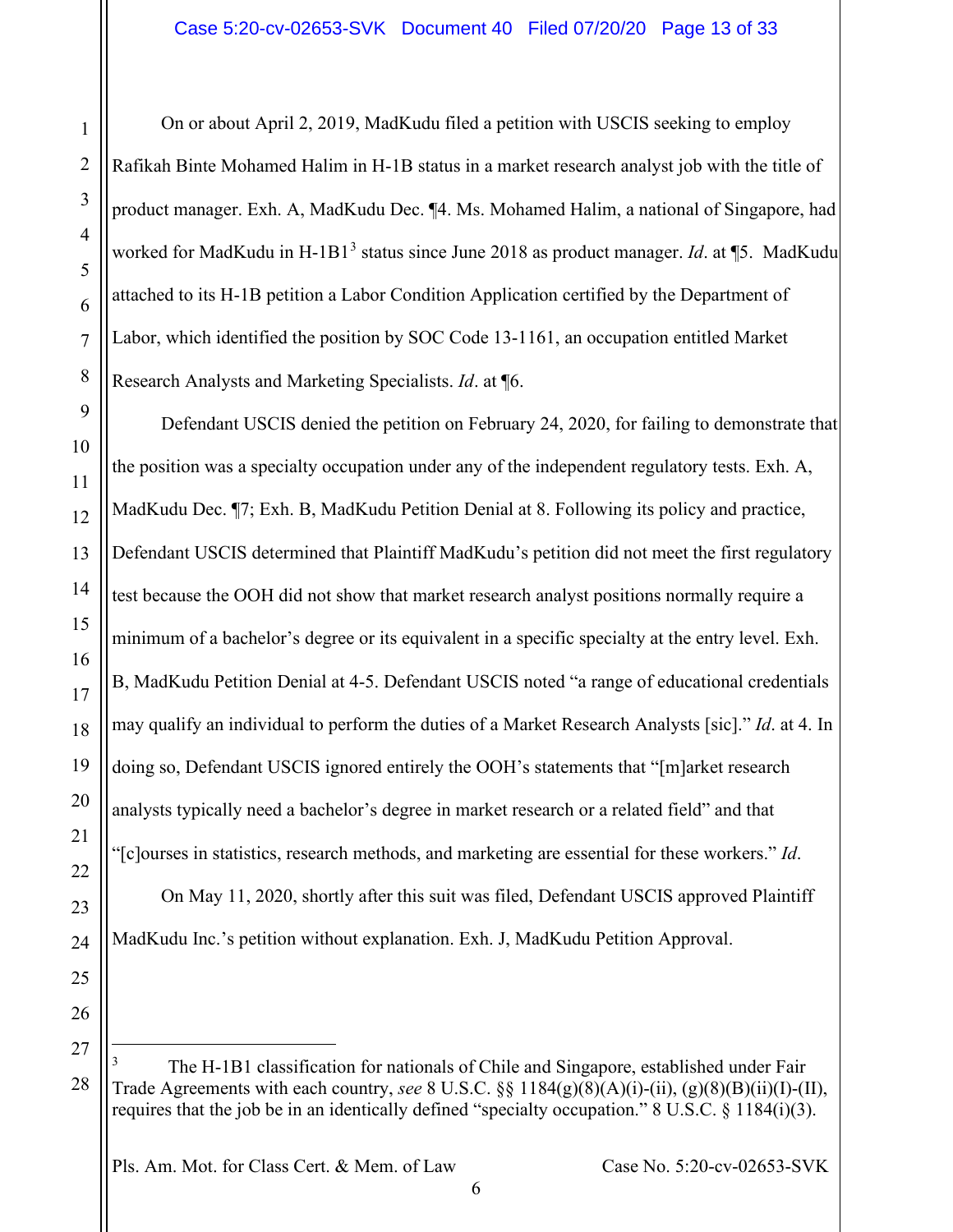# **2. Plaintiff Quick Fitting, Inc.**

Established in 2004, Plaintiff Quick Fitting, Inc. is a corporation headquartered in Warwick, Rhode Island. It supplies repairable quick connection fittings to retail, industrial, original equipment manufacturing (OEM) and plumbing and electrical markets. Its quick connection technologies can be used in such areas as plumbing, electrical, air-conditioning, fire suppression and oil and gas applications. Exh. C, Declaration of Francis G. Kosky, Executive VP and CFO, Quick Fitting ("Quick Fitting Dec.") ¶2.

On or about August 20, 2019, Quick Fitting filed a petition with USCIS seeking an extension of Xiaomeng Liu's H-1B status based on her employment as a market research analyst. It sought to continue to employ Ms. Liu in this position for an additional period with no change in job duties from the H-1B petition previously approved by Defendant USCIS. Exh. C, Quick Fitting Dec. ¶3. Ms. Liu had been working with Quick Fitting in H-1B status since December 2012. *Id*. at ¶4. Quick Fitting attached to its H-1B petition a Labor Condition Application certified by the Department of Labor, which identified the position by SOC Code 13-1161, an occupation entitled Market Research Analysts and Marketing Specialists. *Id*. at ¶5.

Defendant USCIS denied the petition on January 23, 2020, for failing to demonstrate that the position was a specialty occupation under any of the independent regulatory tests. Exh. C, Quick Fitting Dec. ¶6; Exh. D, Quick Fitting Denial at 9. Following its policy and practice, Defendant USCIS determined that Plaintiff Quick Fitting's petition did not meet the first regulatory test because the OOH did not show that market research analyst positions normally require a minimum of a bachelor's degree or its equivalent in a specific specialty at the entry level. Exh. D, Quick Fitting Denial at 4. Defendant USCIS noted that "[a] range of educational credentials such as business administration and the social sciences may qualify an individual to

<span id="page-13-0"></span>1

2

3

4

5

6

7

8

9

10

11

12

13

14

15

16

17

18

19

20

21

22

23

24

25

26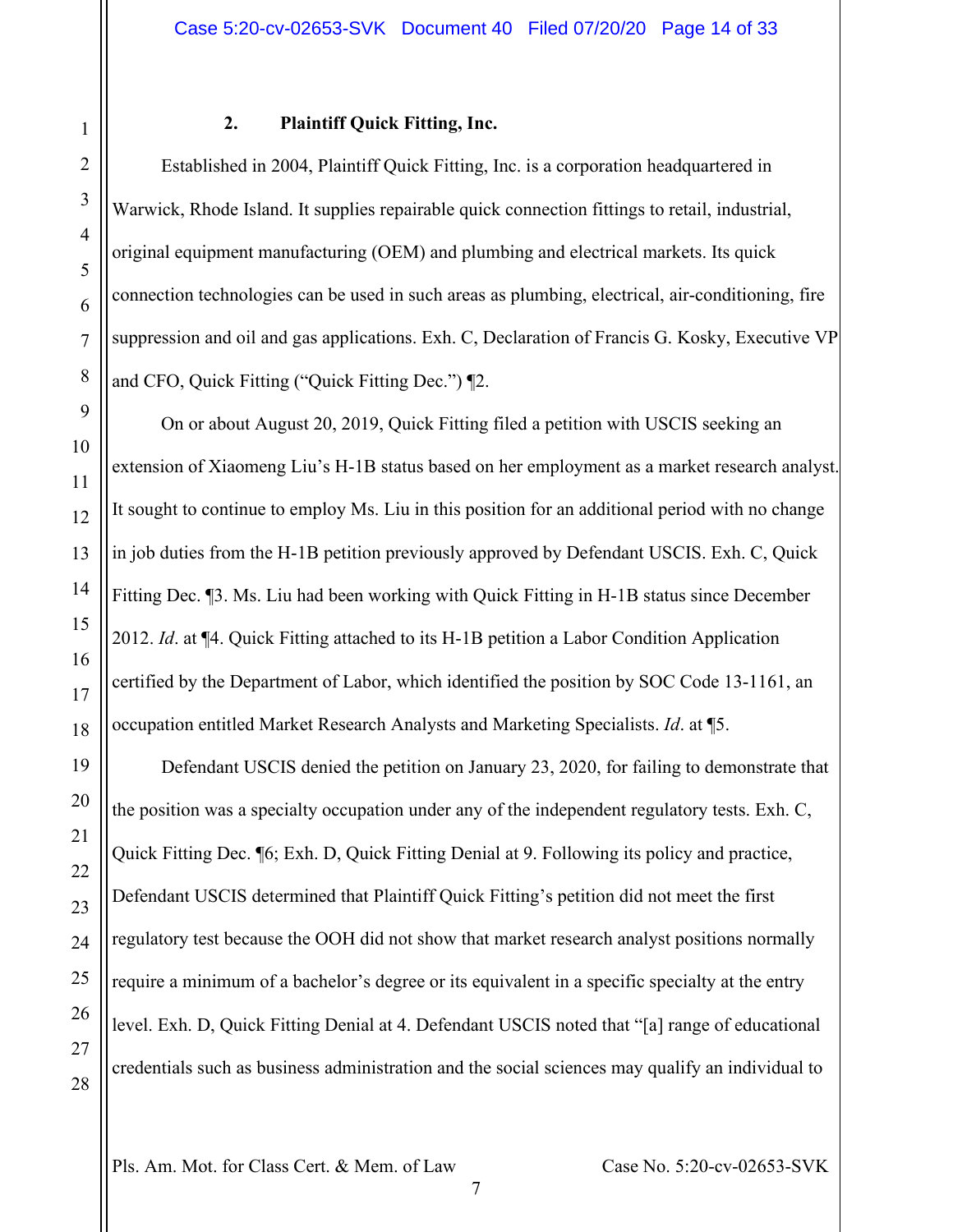perform the duties of a Market Research Analyst and Marketing Specialist." *Id*. Defendant USCIS concluded that the "requirement of a degree with a generalized title, such as business administration or liberal arts, without further specification, does not establish eligibility." *Id*. In so doing, Defendant USCIS ignored entirely the OOH's statements that "[m]arket research analysts typically need a bachelor's degree in market research or a related field" and that "[c]ourses in statistics, research methods, and marketing are essential for these workers." *Compare id*. *with* OOH, *How to Become a Market Research Analyst* (Sept. 4, 2019) *supra*.

On May 11, 2020, Defendant USCIS approved Plaintiff Quick Fitting, Inc.'s H-1B petition without explanation. Exh. J, Quick Fitting Petition Approval.

# **3. Plaintiff 2nd Street USA, Inc.**

<span id="page-14-0"></span>Established in 2015, Plaintiff 2nd Street USA, Inc. operates and manages six retail clothing stores, with one in New York and the rest in Southern California. Exh. K, Declaration of Seiya Magori, Business Operations Manager, 2nd Street ("2nd Street Dec.") ¶3. It is part of the Geo Group, which is known in Japan for rebranding the Japanese reusing, recycling, and refurbishing culture. *Id*. Plaintiff 2nd Street USA's retail stores offer name-brand merchandise from many in-demand brands, such as Diesel and Theory, as well as a large variety of special and limited-edition name-brand sneakers. *Id*. 2nd Street USA is unusual in the types of items it will accept in-store from customers for resale in its stores or to a third party as recyclable material. Customers also can shop online. *Id*.

On or about April 11, 2019, 2nd Street USA filed an H-1B petition with USCIS seeking to employ Kankan Yang in H-1B status as a market research analyst. *Id*. ¶4. Ms. Yang works for the company as a market research analyst through Optional Practical Training (OPT). *Id*. ¶¶4-5. OPT is authorized by USCIS to permit international students to gain work experience related to

Pls. Am. Mot. for Class Cert. & Mem. of Law Case No. 5:20-cv-02653-SVK

1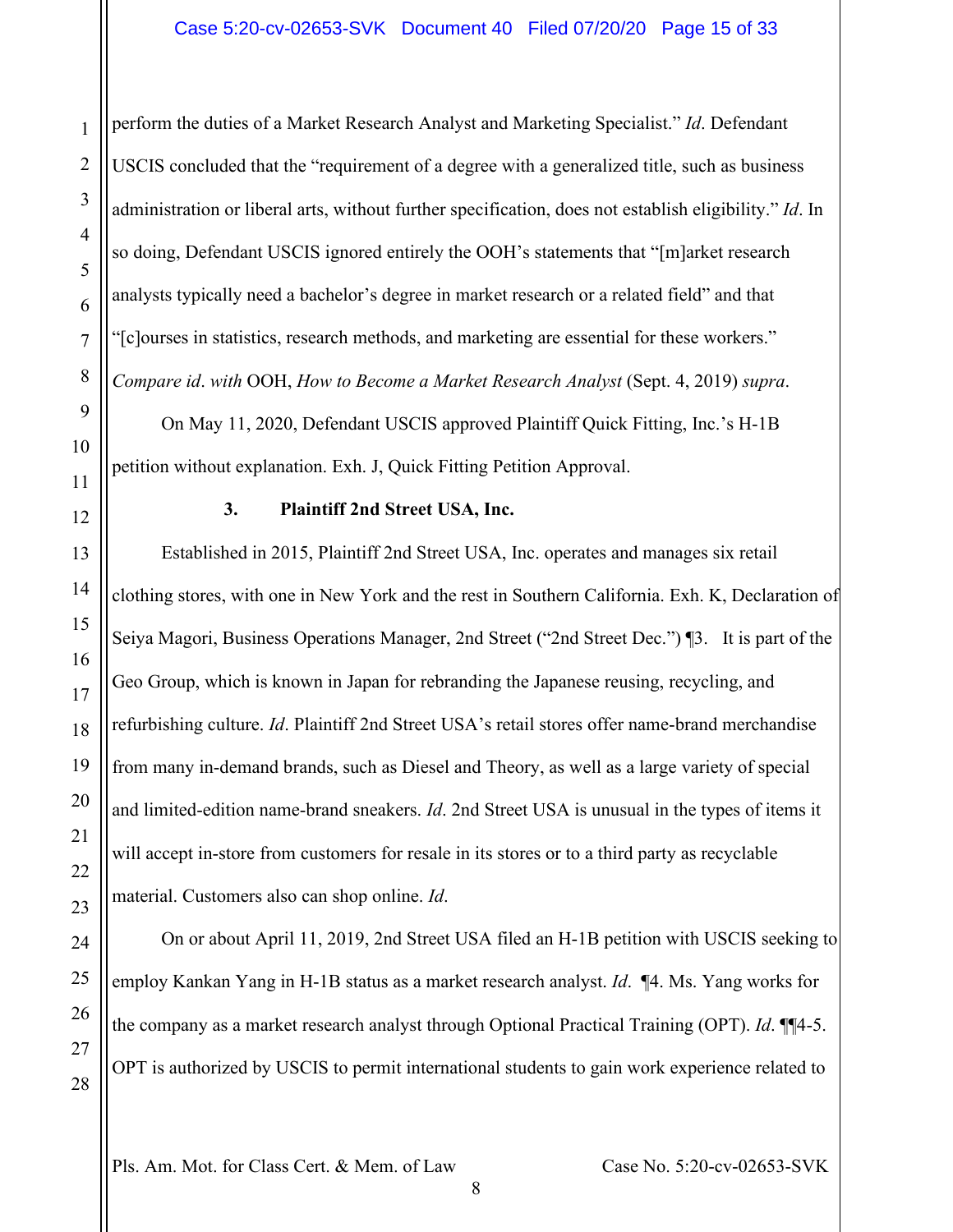their field of study. Ms. Yang holds a Master of Business Administration from Brandeis University in Waltham, Massachusetts, where she completed the MBA International Business program with specializations in Data Analytics and in Marketing. *Id*. ¶5. 2nd Street USA submitted to USCIS a certified Labor Condition Application which identified the position as an occupation entitled Market Research Analysts and Marketing Specialists. Exh. L, 2nd Street Petition Denial at 4.

Defendant USCIS denied the petition on September 12, 2019 under each of the independent regulatory tests. Exh, L, 2nd Street Petition Denial at 9. Defendant USCIS determined that "The petitioner has clearly defined that the proffered position falls under the Market Research Analyst as described in the OOH." *Id*. at 4. Despite this finding, USCIS claimed that the company's job duties were too generalized to determine if the job was in a specialty occupation. *Id.* at 5. Moreover, following its pattern and practice, Defendant USCIS determined that Plaintiff 2nd Street USA's petition did not meet the first regulatory test because the OOH did not show that market research analyst positions normally require a minimum of a bachelor's degree or its equivalent in a specific specialty at the entry level. *Id*. at 4. In so finding, Defendant USCIS ignored entirely the OOH's statements that "[m]arket research analysts typically need a bachelor's degree in market research or a related field" and that "[c]ourses in statistics, research methods, and marketing are essential for these workers." *Compare id*. *with* OOH, *How to Become a Market Research Analyst* (Sept. 4, 2019) *supra*.

<span id="page-15-0"></span>

1

2

3

4

5

6

7

8

9

10

11

12

13

14

15

16

17

18

19

20

21

22

23

24

25

26

27

28

# **4. Plaintiff Hanguang International, Inc.**

Plaintiff Hanguang International Inc., established in 2016, provides educational consulting services to Chinese students who either already study in the United States or who want to study in the United States. Exh. M. Declaration of Dariusz Baran, Sr. HR Manager, Hanguang

Pls. Am. Mot. for Class Cert. & Mem. of Law Case No. 5:20-cv-02653-SVK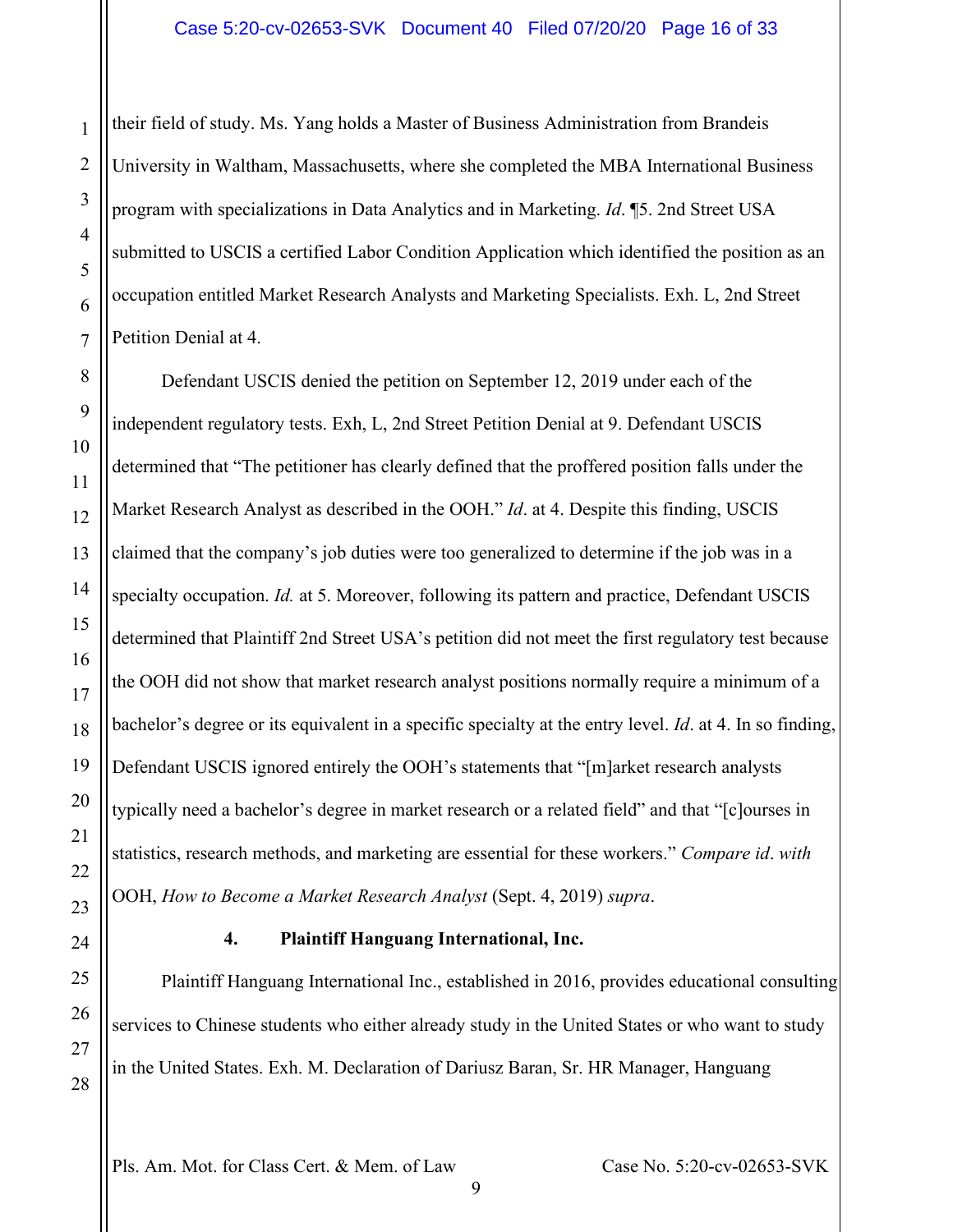("Hanguang Dec.) ¶4. Hanguang has partnered with top Chinese universities where students can take for-credit courses in English taught by top U.S, and other professors. *Id*.. Hanguang is the consulting, business development, and education provider arm of its affiliate, Hanshengguanghua Culture & Education Co., Ltd., a leading Chinese education consulting

organization. *Id*.

On or about April 2, 2019, Plaintiff Hanguang International Inc. filed a petition with Defendant USCIS seeking to employ Xianglun Meng in H-1B status as a market research analyst. *Id*. ¶5. Mr. Meng has a bachelor's degree in Business Administration from the University of Cincinnati, in Ohio and a Master of Business Administration from the University of LaVerne, in California. *Id*. Plaintiff Hanguang International Inc. submitted to USCIS a certified Labor Condition Application which identified the position as within the Market Research Analysts and Marketing Specialists occupation. Exh. N, Hanguang Petition Denial at 4.

Defendant USCIS denied the petition on November 1, 2019 for failing to demonstrate that the position was a specialty occupation. Id. at 9. Following its pattern and practice, Defendant USCIS determined that the petition did not meet the first regulatory test because the OOH did not show that market research analyst positions normally require a minimum of a bachelor's degree or its equivalent in a specific specialty at the entry level. *Id*. at 4. Defendant USCIS noted that "a range of educational credentials may qualify an individual to perform the duties of a Market Research Analyst." *Id*. It ignored entirely the OOH's statements that "[m]arket research analysts typically need a bachelor's degree in market research or a related field" and that "[c]ourses in statistics, research methods, and marketing are essential for these workers." *Compare id*. *with* OOH, *How to Become a Market Research Analyst* (Sept. 4, 2019) *supra*.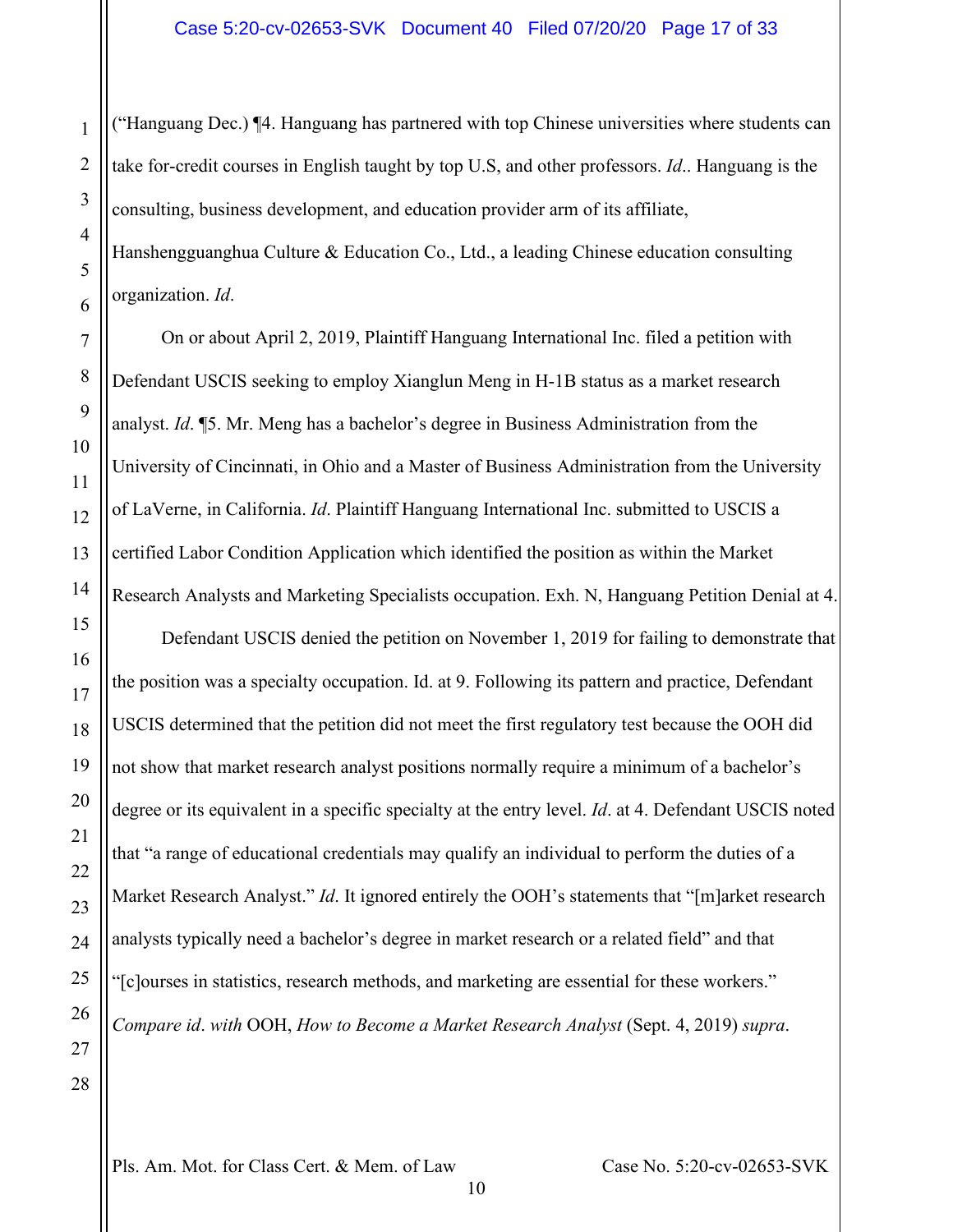### **C. Procedural History**

<span id="page-17-0"></span>On April 16, 2020, Plaintiffs MadKudu Inc. and Quick Fitting, Inc. filed a class action complaint in this Court, asserting causes of action based on the Defendants' violations of the INA and implementing regulations and the APA. Dkt. 1 ¶¶ 57-65. The two initial Plaintiffs filed their initial Motion for Class Certification and Memorandum on May 4, 2020. Dkt. 26.

On May 11, 2020, Defendant USCIS reopened and approved the H-1B petitions of Plaintiffs MadKudu Inc. and Quick Fitting, Inc. Exh. J, MadKudu and Quick Fitting Petition Approvals. On June 29, 2020, Defendants moved to dismiss the case based upon these approvals. Dkt. 36. On July 13, Plaintiffs filed an abbreviated opposition which advised the Court that they would be amending the complaint. Dkt. 37. On July 20, 2020, Plaintiffs filed an amended complaint under Fed. R. Civ. P. 15(a)(1)(B), adding Plaintiffs 2d Street USA, Inc. and Hanguang International, Inc. and facts regarding the approval of the initial Plaintiffs' petitions. Dkt. 39.

# <span id="page-17-1"></span>**III. ARGUMENT**

A plaintiff whose suit meets Fed. R. Civ. P. 23 has a "categorical" right "to pursue his claim as a class action." *Shady Grove Orthopedic Assocs., P.A. v. Allstate Ins. Co*., 559 U.S. 393, 398 (2010). The plaintiff must satisfy Rule 23(a) criteria and fall within one of the three categories found in Rule 23(b). *Id*; *see also Mazza v*. *Am*. *Honda Motor Co*., *Inc*., 666 F.3d 581, 588 (9th Cir. 2012) (discussing criteria under Rule 23(a)). The party seeking certification has the burden to show, by a preponderance of the evidence, that these prerequisites are met. *See Conn. Ret. Plans & Trust Funds v. Amgen Inc.*, 660 F.3d 1170, 1175 (9th Cir. 2011); *see also Wal-Mart Stores, Inc. v. Dukes*, 564 U.S. 338, 349-52 (2011).

Plaintiffs' proposed class satisfies all four Rule 23(a) prerequisites as well as Rule 23(b)(2). Courts within the Ninth Circuit, including this Court, have granted nationwide class

Pls. Am. Mot. for Class Cert. & Mem. of Law Case No. 5:20-cv-02653-SVK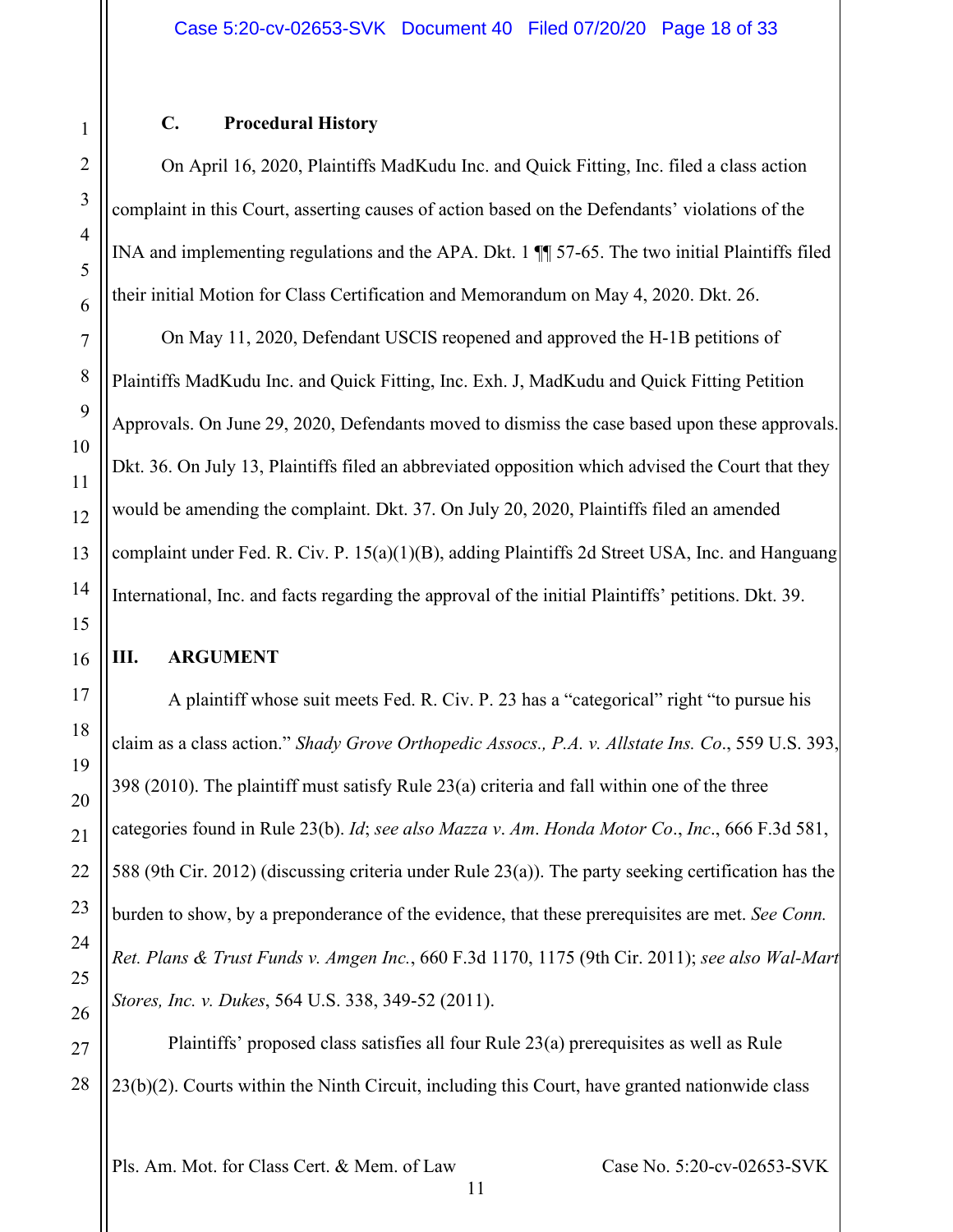#### Case 5:20-cv-02653-SVK Document 40 Filed 07/20/20 Page 19 of 33

certification to plaintiffs seeking declaratory or injunctive relief in challenges to immigration policies and practices. *See, e.g.*, *Walters v. Reno*, 145 F.3d 1032, 1045-47 (9th Cir. 1998) (affirming certification of nationwide class of individuals challenging adequacy of notice in document fraud cases); *Nightingale v. U.S. Citizenship & Immigration Servs.*, 333 F.R.D. 449, 456, 463 (N.D. Cal. 2019) (certifying two nationwide classes in case challenging immigration agencies' failure to timely process FOIA requests); *Alfaro Garcia v. Johnson*, No. 14-cv-01775- YGR, 2014 WL 6657591, at \*16 (N.D. Cal. Nov. 21, 2014) (certifying nationwide class in case challenging government's failure to provide timely reasonable fear interviews); *Santillan v. Ashcroft*, No. C 04-2686 MHP, 2004 WL 2297990, at \*12 (N.D. Cal. Oct. 12, 2004) (certifying nationwide class of lawful permanent residents challenging USCIS' delays in issuing documentation of their status); *Doe v. Trump*, No. 3:19-cv-1743-SI, 2020 WL 1689727, at \*16- 17 (D. Or. Apr. 7, 2020) (certifying class of individuals with approved or pending immigration petitions and a subclass of visa applicants challenging the President's Proclamation on healthcare insurance).

Here, as in the cases cited above, a nationwide class is "[]consistent with principles of equity jurisprudence" since the challenged adjudicatory policy and practice is national and "the scope of injunctive relief is dictated by the extent of the violation established, not by the geographical extent of the plaintiff class." *Califano v. Yamasaki*, 442 U.S. 682, 702 (1979). In reviewing whether to certify a nationwide class, courts consider whether (1) there are similar cases currently pending in other jurisdictions, and (2) the plaintiffs are challenging a nationwide policy or practice. *Id.*; *see, e.g.*, *Arnott v. U.S. Citizenship & Immigration Servs.*, 290 F.R.D. 579, 589 (C.D. Cal. 2012); *Clark v. Astrue*, 274 F.R.D. 462, 471 (S.D.N.Y. 2011).

To the best of counsel's knowledge, there is no other case challenging USCIS' systemic

Pls. Am. Mot. for Class Cert. & Mem. of Law Case No. 5:20-cv-02653-SVK

12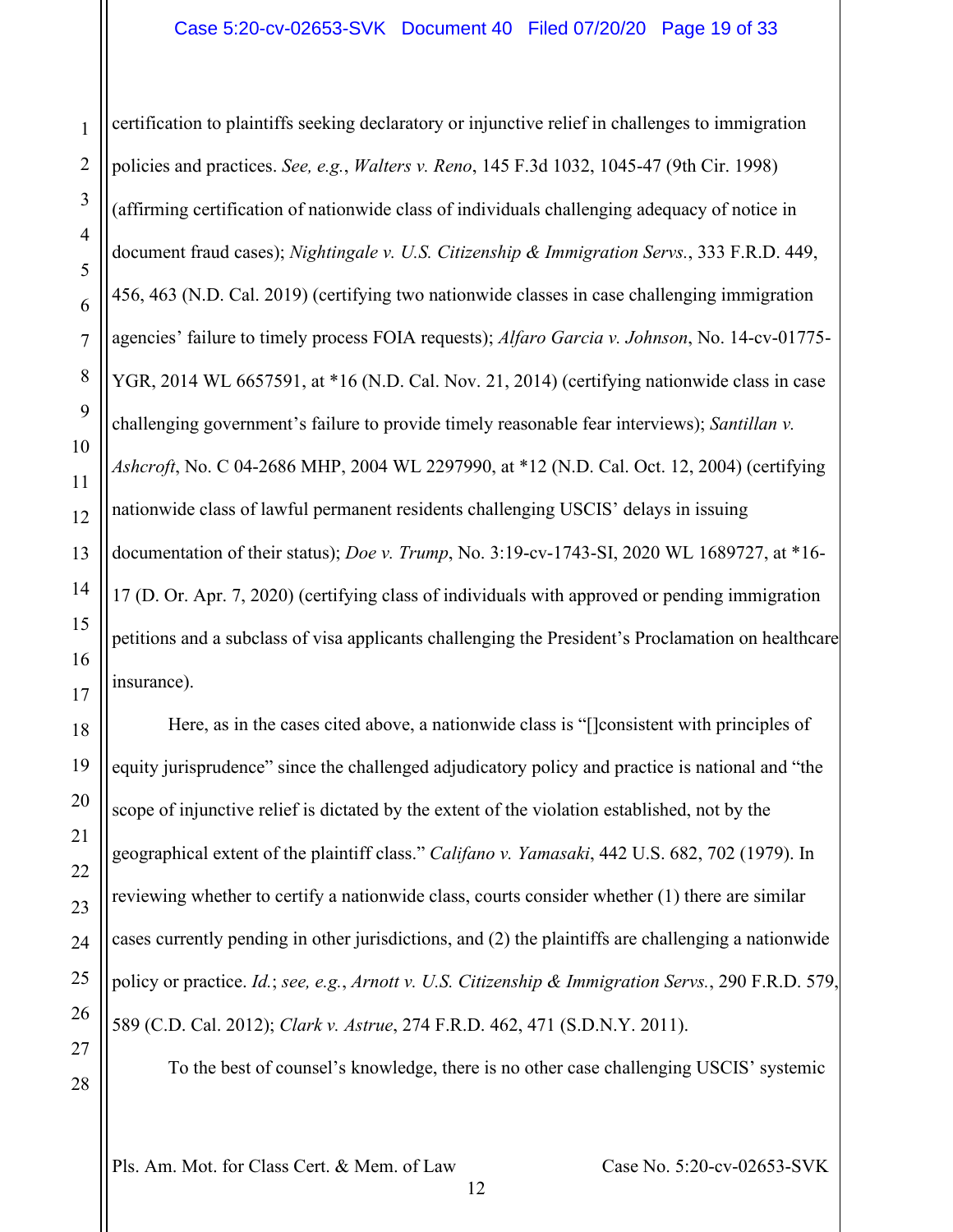policy or practice of denying H-1B petitions based upon a misinterpretation of the statute, regulations and OOH. Instead, the only pending cases are those brought by individual plaintiffs to remedy denials of their own H-1B petitions. Moreover, this issue can be fully resolved only on a nationwide level. USCIS employs the same or similar boilerplate templates to deny multiple dozens of H-1B petitions for market research analysts each year throughout the United States, on the same grounds asserted in Plaintiffs' cases, and will continue to do so without a class-wide court order. Individual lawsuits will not change USCIS policy or halt its practice. For that reason, this issue is particularly amenable to class-wide treatment. *See Yamasaki,* 442 U.S. at 702.

<span id="page-19-0"></span>

1

2

3

4

5

6

7

8

9

10

11

<span id="page-19-1"></span>12

13

14

15

16

17

18

19

20

21

22

23

24

25

26

27

28

#### **A. The Proposed Class Satisfies Rule 23(a)'s Requirements**

### **1. Plaintiffs' Class Is So Numerous that Joinder of all Members Is Impracticable**

Rule  $23(a)(1)$  requires that "the class [be] so numerous that joinder of all members is impracticable." Fed. R. Civ. P. 23(a)(1). "'[I]mpracticability' does not mean 'impossibility,' but only the difficulty or inconvenience of joining all members of the class." *Franco-Gonzales v. Napolitan*o, No. CV 10-02211 DMG (DTBx), 2011 WL 11705815, at \*6 (C.D. Cal. Nov. 21, 2011) (quoting *Harris v. Palm Springs Alpine Estates, Inc*., 329 F. 2d 909, 913-14 (9th Cir. 1964)). The party seeking certification "do[es] not need to state the exact number of potential class members, nor is a specific number of class members required for numerosity." *In re Rubber Chemicals Antitrust Litig.,* 232 F.R.D. 346, 350 (N.D. Cal. 2005)*.* The Ninth Circuit has upheld certification involving a class of twenty. *Rannis v. Recchia*, 380 F. App'x 646, 651 (9th Cir. 2010) (citing *Ark. Educ. Ass'n v. Bd. of Educ.*, 446 F.2d 763, 765-66 (8th Cir. 1971) (upholding class of twenty) and *Cypress v. Newport News Gen. & Nonsectarian Hosp. Ass'n*, 375 F.2d 648, 653 (4th Cir. 1967) (upholding class of eighteen)); *see also McCluskey v. Trs. of Red Dot Corp. Emp. Stock Ownership Plan & Trust*, 268 F.R.D. 670, 673-76 (W.D. Wash. 2010) (certifying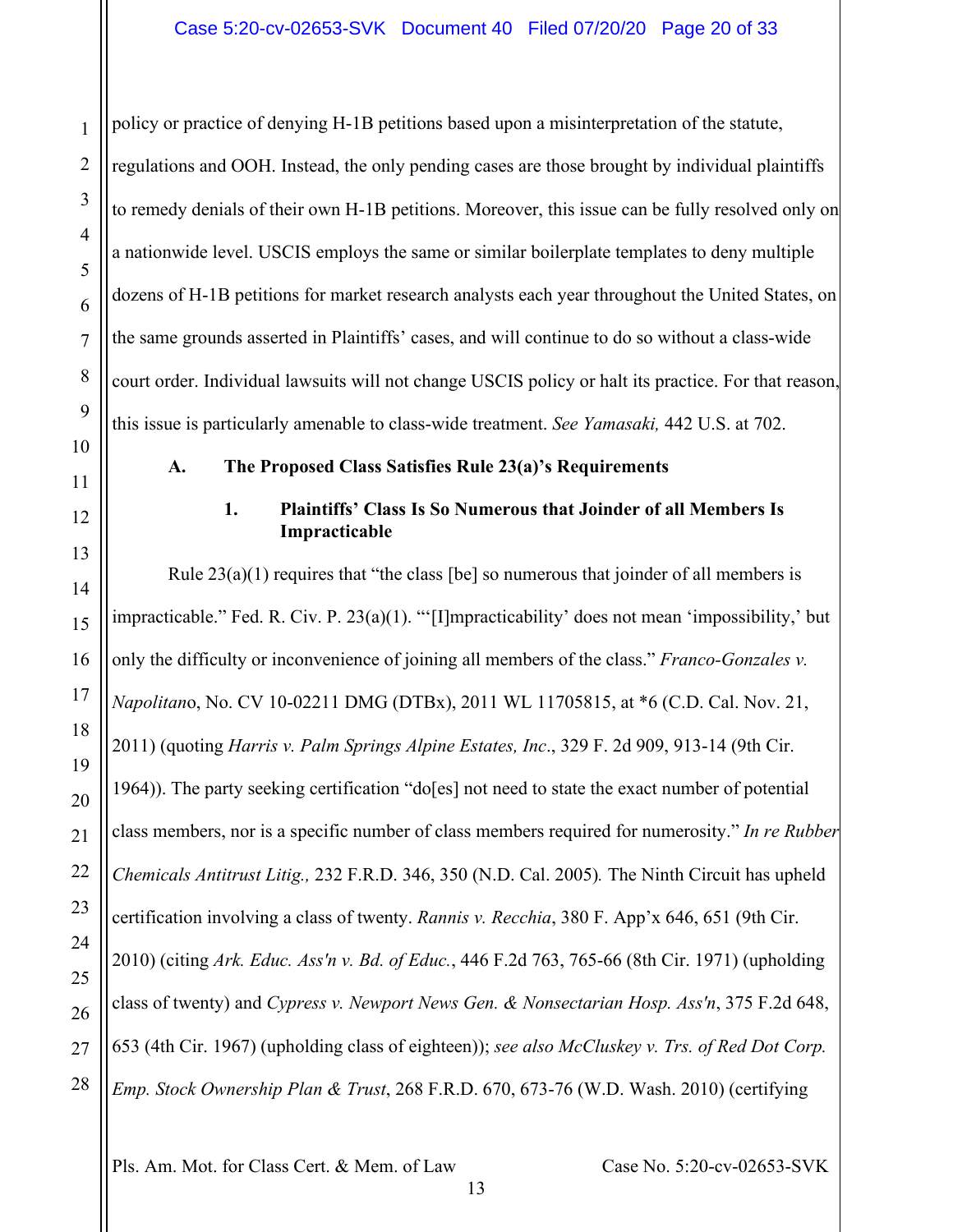class with twenty-seven known members). Courts generally find that numerosity is satisfied if the class includes forty or more members. *Rannis*, 380 F. App'x at 651.

Where, as here, "plaintiffs seek injunctive and declaratory relief, 'the numerosity requirement is relaxed and plaintiffs may rely on the reasonable inference arising from plaintiffs' other evidence that the number of unknown and future members of [the] proposed subclass ... is sufficient to make joinder impracticable.'" *Nightingale*, 333 F.R.D. at 457 (internal citations omitted). Similarly, "a court may draw a reasonable inference of class size from the facts before it." *Lynch v. Rank*, 604 F. Supp. 30, 36 (N.D. Cal. 1984), *aff'd*, 747 F.2d 528 (9th Cir. 1984), *opinion amended on reh'g*, 763 F.2d 1098 (9th Cir. 1985).

While Plaintiffs do not have an exact number, the number of current class members is known to and easily ascertainable by the government. *Cf. Barahona-Gomez v. Reno*, 167 F.3d 1228, 1237 (9th Cir. 1999) ("[Immigration officials are] uniquely positioned to ascertain class membership."). Nevertheless, Plaintiffs reasonably estimate that there are multiple dozens easily more than forty—of U.S. employers who *currently* are members of the class with an untold number of unknown, future members, thus satisfying the numerosity requirement.

Decisions of USCIS' administrative appellate body, the Administrative Appeals Office (USCIS AAO), support Plaintiffs' estimate. In the past three calendar years, USCIS AAO sustained USCIS' denials of at least sixty H-1B petitions for market research analysts. [4](#page-20-0) In each

<span id="page-20-0"></span>4 *See In re 5394964*, 2019 WL 7498547, at \*2-4 (AAO Dec. 23, 2019); *In re 5150108*, 2019 WL 7492915, at \*2-3 (AAO Dec. 19, 2019); *Matter of Q- Inc.*, 2019 WL 6827401, at \*1 (AAO Nov. 8, 2019); *Matter of C-C-M-S-, LLC*, 2019 WL 6827398, at \*4-5 (AAO Nov. 7, 2019); *Matter of F-L-, LLC*, 2019 WL 5889138, at \*2-3 (AAO Oct. 24, 2019); *Matter of S-R-R- & H-C-C-, LLC*, 2019 WL 5495911, at \* 4-5 (AAO Oct. 17, 2019); *Matter of N-T-, Inc.*, 2019 WL 5086930, at \*2-3 (AAO Oct. 2, 2019); *Matter of H-T-U-C- Inc.*, 2019 WL 3945026, at \*3-4 (AAO July 25, 2019); *Matter of H-G-C-, LP*, 2019 WL 3386161, at \*2-3 (AAO July 5, 2019); *Matter of MGMR-R-O- LLC*, 2019 WL 3386164, at \*3-4 (AAO June 26, 2019); *Matter of C-J-A-*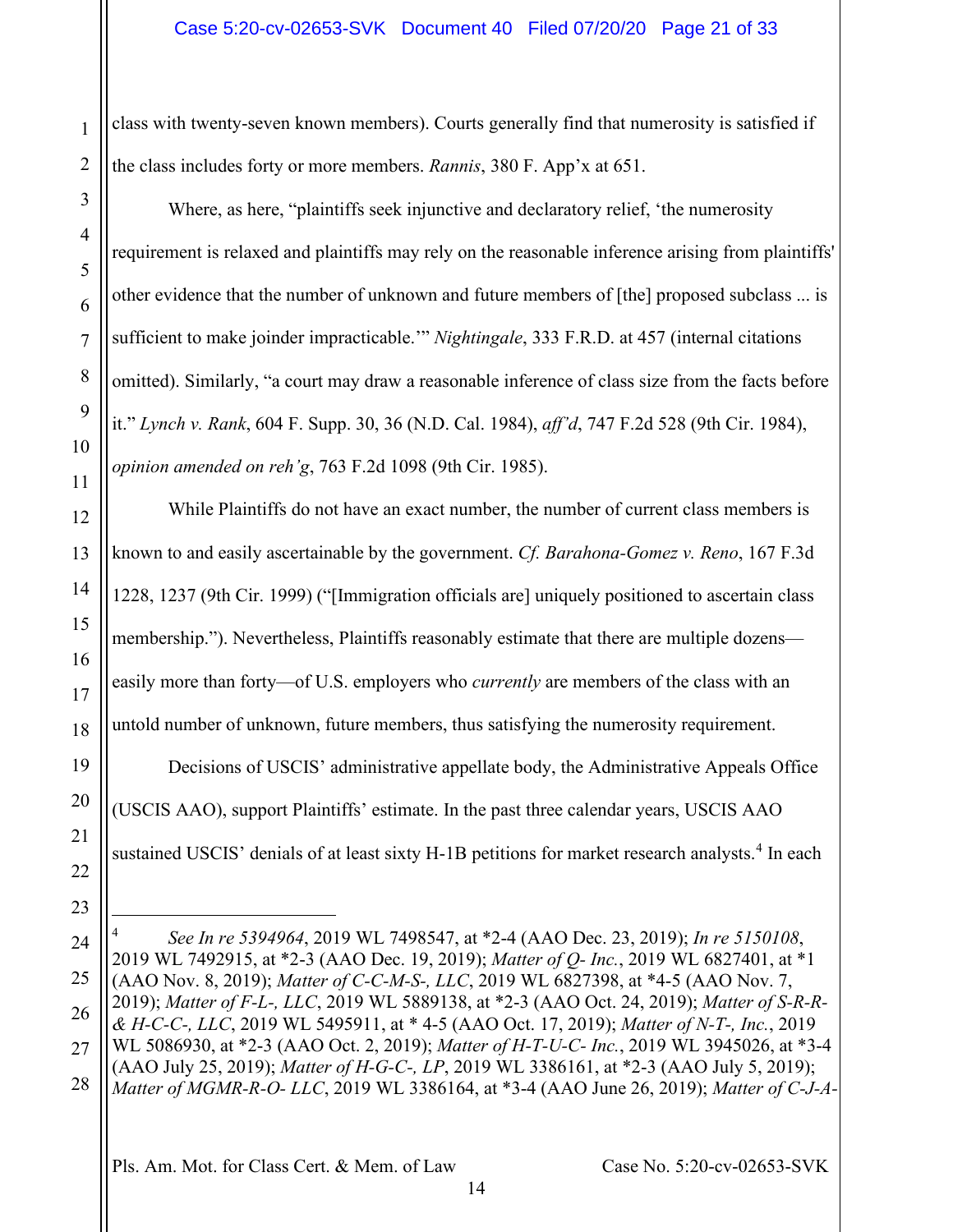#### Case 5:20-cv-02653-SVK Document 40 Filed 07/20/20 Page 22 of 33

1 such year, USCIS AAO issued between seventeen and twenty-two such decisions, or an annual

2 average of twenty. Moreover, USCIS is on track to continue this practice in 2020; in addition to

Plaintiffs MadKudu Inc.'s and Quick Fitting, Inc.'s decisions, USCIS AAO issued six such

3

4

5

6 7 8 9 10 11 12 13 14 15 16 17 18 19 20 21 22 23 24 25 26 27 28 , 2019 WL 2903297, at \*5 (June 19, 2019); *Matter of U-T-, Inc.*, 2019 WL 2725583, at \*2-3 (AAO June 6, 2019); *Matter of C-S-, Inc.*, 2019 WL 1903321, at \*2-3 (AAO Apr. 10, 2019); *Matter of P- LLC*, 2019 WL 1556937, at \*2-3 (AAO Mar. 19, 2019); *Matter of E-F- II, LLC*, 2019 WL 1470014, at \*2-3 (Mar. 12, 2019); *Matter of I-L-T-G-*, 2019 WL 858072, at \*4-5 (AAO Jan. 31, 2019); *Matter of B.O.C., Co. Ltd*, 2018 WL 6982195, at \*1 (AAO Dec. 7, 2018); *Matter of C- USA Inc.,* 2018 WL 6735429, at \*3-4 (AAO Nov. 29, 2018); *Matter of F-C-, Inc.*, 2018 WL 6242755, at \*2-3 (AAO Nov. 18, 2018); *Matter of B-G- Inc.*, 2018 WL 6242737, at \*2-3 (AAO Nov. 7, 2018); *Matter of C-C- Inc.*, 2018 WL 6124735. At \*3-4 (AAO Nov. 1, 2018); *Matter of W-T- LLC*, 2018 WL 6075471, at \*3-4 (AAO Oct. 31, 2018); *Matter of 3JD-A-, LLC*, 2018 WL 5222384, at \*3 (AAO Oct. 4, 2018); *Matter of D-T-I-A-, Inc.*, 2018 WL 4963323, at \*3-4 (AAO Sept. 27, 2018); *Matter of Q-C-, Inc*., 2018 WL 4537322, at \*3-4 (Sept. 12, 2018); Matter of E-I-A-, 2018 WL 4510760, at \*3-4 (AAO Sept. 6, 2018); *Matter of P-P-, LLC*, 2018 WL 4510759, at \*4-5 (AAO Sept. 6, 2018); *Matter of C- Inc.*, 2018 WL 4092283, at \*5 (AAO Aug. 20, 2018); *Matter of F-P- LLC*, 2018 WL 3609583, at \*2-3 (AAO July 12, 2018); *Matter of S-D-M-, LLC*, 2018 WL 3609325, at \*3 (AAO July 6, 2018); *Matter of [identifying information withheld by agency]*, 2018 WL 3475688, at 2-3 (AAO June 28, 2018); *Matter of P-P-E- Corp.*, 2018 WL 3392931, at \*3-4 (AAO June 27, 2018); *Matter of H-C-M-I-*, 2018 WL 3167294, at \*3 (AAO June 7, 2018); *Matter of C- LLC*, 2018 WL 3036126, at \*5 (AAO May 31, 2018); *Matter of M-, Inc.*, 2018 WL 1709387, at \*2-3 (AAO Mar. 16, 2018); *Matter of U-, LLC*, 2018 WL 1635137, at \*4 (Mar. 15, 2018); *Matter of R-S-, Inc*., 2018 WL 1565938, at \*3 (AAO Mar. 7, 2018); *Matter of T- LLC*, 2018 WL 1137751, at \*3 (AAO Feb. 9, 2018); *Matter of E-A-, LLC*, 2017 WL 6988245, at \*3-4 (AAO Dec. 27, 2017); *Matter of I- Inc.*, 2017 WL 5593016, at \*1 (AAO Oct. 25, 2017); *Matter of N Inc.*, 2017 WL 5068246, at \*3-4 (AAO Oct. 12, 2017); *Matter of E-ZS- Inc.,* 2017 WL 4550952, at \*4-5 (AAO Sept. 15, 2017); *Matter of C-H-I-A-F-S-, Inc.*, 2017 WL 3843371, at \*5-6 (AAO Aug. 4, 2017); *Matter of W-F- Inc.*, 2017 WL 3034819, at \*4- 5 (AAO June 29, 2017); *Matter of S-A-M-, Inc.*, 2017 WL 2844782, at \*3-5 (AAO June 22, 2017); *Matter of A-D-, LLC*, 2018 WL 2844750, at \*2-4 (AAO June 21, 2017); *Matter of D-A-, Inc*., 2017 WL 2844749, at \*3-4 (AAO June 21, 2017); *Matter of A-C- Inc.*, 2017 WL 2844714, at \*4-5 (AAO June 20, 2017); *Matter of [identifying information withheld by agency]*, 2017 WL 2342279, at \*3-4 (AAO May 10, 2017); *Matter of C-H-T-, LLC*, 2017 WL 1508839, at \*4-5 (AAO Apr. 16, 2017); *Matter of O-T-I-S-I-, LP*, 2017 WL 1409144, at \* 3-4 (AAO Mar. 30, 2017); *Matter of C-I- & E-Inc.*, 2017 WL 1383986, at \*3-4 (AAO Mar. 24, 2017); *Matter of V-Inc.*, 2017 WL 1160864, at \*4-5 (AAO Mar. 2, 2017); *Matter of R-J-H- LLC*, 2017 WL 1133235, at \*3-5 (AAO Mar. 1, 2017); *Matter of L-L-NA, LLC*, 2017 WL 1021715, at \*4-5 (AAO Feb. 28, 2017); *Matter of B-C- Inc*., 2017 WL 1021578, at \*4-5 (AAO Feb. 27, 2017); *Matter of L-O-O-K-V.W-, E- P.C*., 2017 WL 959649, at \*3 (AAO Feb. 16, 2017); *Matter of M-A- , Inc.*, 2017 WL 770563, at \*4-6 (AAO Jan. 31, 2017); *Matter of Q-C-, Inc*., 2017 WL 770541, at \*5-6 (AAO Jan. 26, 2017).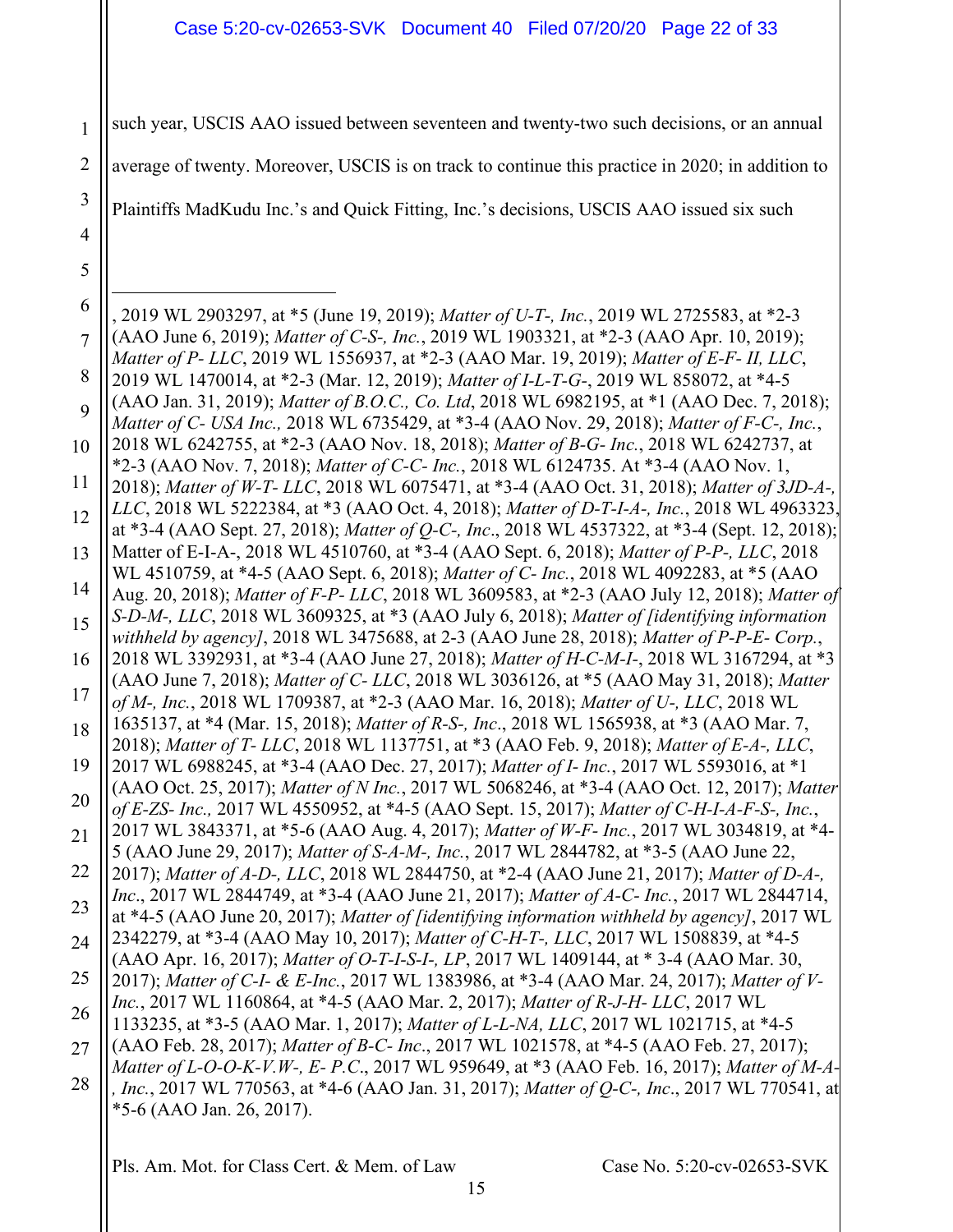#### Case 5:20-cv-02653-SVK Document 40 Filed 07/20/20 Page 23 of 33

decisions in the first three months of the year. *See In re: 8190679*, 2020 WL 1675588 at \*2-3 (AAO Mar. 25, 2020); *In Re: 6411951*, 2020 WL 1133241, at \*1 (AAO Feb. 27, 2020); *In Re: 6110184*, 2020 WL 1133239, at \*1-2 (AAO Feb. 27, 2020); *In re:4811619*, 2020 Immig. Rptr. LEXIS 5327, at \*8-11 (AAO Feb. 20, 2020); *In Re: 4377281*, 2020 WL 730104, at \*1 (AAO Jan. 16, 2020); *In Re: 6015282*, 2020 WL 730096, at \*1 (AAO Jan. 15, 2020).

In each, USCIS employs the same reasoning and the same or similar language to conclude that the OOH profile does not demonstrate that a bachelor's degree in a "specific specialty" is normally required for entry into the profession, and thus does not satisfy the first regulatory test. To reach this conclusion, Defendant USCIS erroneously characterizes the OOH profile as listing "a range of educational credentials," *see*, *e.g.*, Exh. B, MadKudu Petition Denial at 4; Exh. D, Quick Fitting Petition Denial at 4; Exh. N, Hanguang Petition Denial at 4; "degrees and backgrounds in various fields," *see*, *e.g.*, *In Re 4377281*, 2020 WL 730104, at \*3 (AAO Jan. 16, 2020); "disparate fields of study," *see*, *e.g.*, *Matter of Q- Inc.*, 2019 WL 6827401, at \*2 (AAO Nov. 8, 2019); and "degrees and backgrounds in a wide-variety of disparate fields," *See*, *e.g.*, *Matter of B.O.C. Co., Ltd*, 2018 WL 6982195, at \*3 (AAO Dec. 7, 2018). Just as in Plaintiffs' cases, USCIS ignores the OOH's critical statement that market research analysts "typically" need a bachelor's degree in market research or a related field.

Although not all of the petitioners in these cases are class members, as many of their petitions were filed earlier than 2019, the consistency in the number of such decisions over at least a three-year period supports a reasonable inference that there will be an equal number of such USCIS AAO denials for cases filed in 2020 and subsequent years.

Significantly, H-1B petitioners appeal only a small fraction of denied cases to USCIS AAO each year. An administrative agency appeal of a denied H-1B petition is only one option

16

Pls. Am. Mot. for Class Cert. & Mem. of Law Case No. 5:20-cv-02653-SVK

1

2

3

4

5

6

7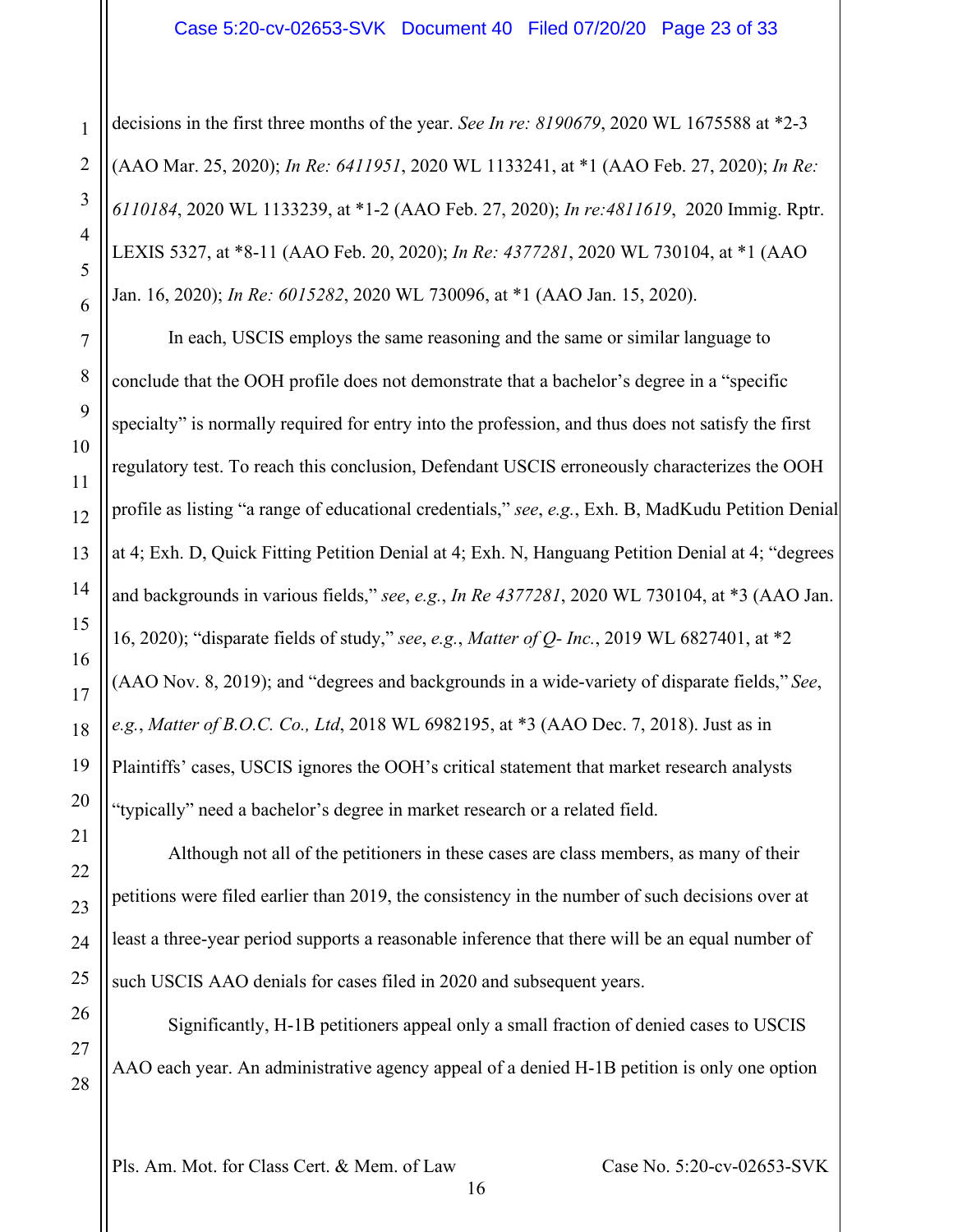available to unsuccessful petitioning employers and not all choose this route.<sup>[5](#page-23-0)</sup> According to one USCIS spokesperson, only one percent of H-1B denials are appealed to USCIS AAO. *See* Sinduja Rangarajan, *The Trump Administration Is Denying H-1B Visas at a Dizzying Rate, But It's Hit a Snag*, Mother Jones (Oct. 17, 2019), https://bit.ly/3cy80BS (reporting on an email from a "USCIS spokesperson"). Thus, it is reasonable to infer that the approximately twenty USCIS AAO denials of H-1B petitions for market research analysts issued each year are a small fraction—likely less than half—of the total number of such denials, and that the true number is much higher. This reasonable inference is bolstered by the high numbers of denials of H-1B petitions in recent years. *See*, *e.g.*, Stuart Anderson, *Latest Data Show H-1B Visas Being Denied At High Rates*, Forbes (Oct. 28, 2019, 12:08 AM), https://bit.ly/2VQ8qwG (reporting that government statistics show that 27,707 H-1B petitions were denied in fiscal year 2019).

These statistics support a reasonable estimate that the number of *current* putative class members in the class is at least forty—double the annual average of the AAO decisions—and likely much higher. Moreover, Plaintiffs' proposed class also includes an unknown number of future class members, which renders "joinder … inherently impracticable." *Jordan v. Cty. Of L.A.*, 669 F.2d 1311, 1320 (9th Cir. 1982), *vacated on other grounds*, 459 U.S. 810 (1982)); *see also Nat'l Ass'n of Radiation Survivors v. Walters*, 111 F.R.D. 595, 599 (N.D. Cal. 1986) ("'[W]here the class includes unnamed, unknown future members, joinder of such unknown individuals is impracticable and the numerosity requirement is therefore met,' regardless of class size.") (quoting *Int'l Molders' & Allied Workers' Local Union No. 164 v. Nelson*, 102 F.R.D.

26

<span id="page-23-0"></span>27

28

1

2

3

4

5

6

7

8

9

10

11

12

13

14

15

16

17

18

19

20

21

22

23

24

25

<sup>5</sup> Other options include dropping the case altogether, re-filing the petition, moving to reopen or reconsider the decision or filing a federal court action. *See* Cyrus Mehta & Sophia Genovese, *Administrative Review Versus Judicial Review When an Employment-Based Petition Is Denied*, The Insightful Immigration Blog (July 30, 2018), https://rb.gy/fiqxy4.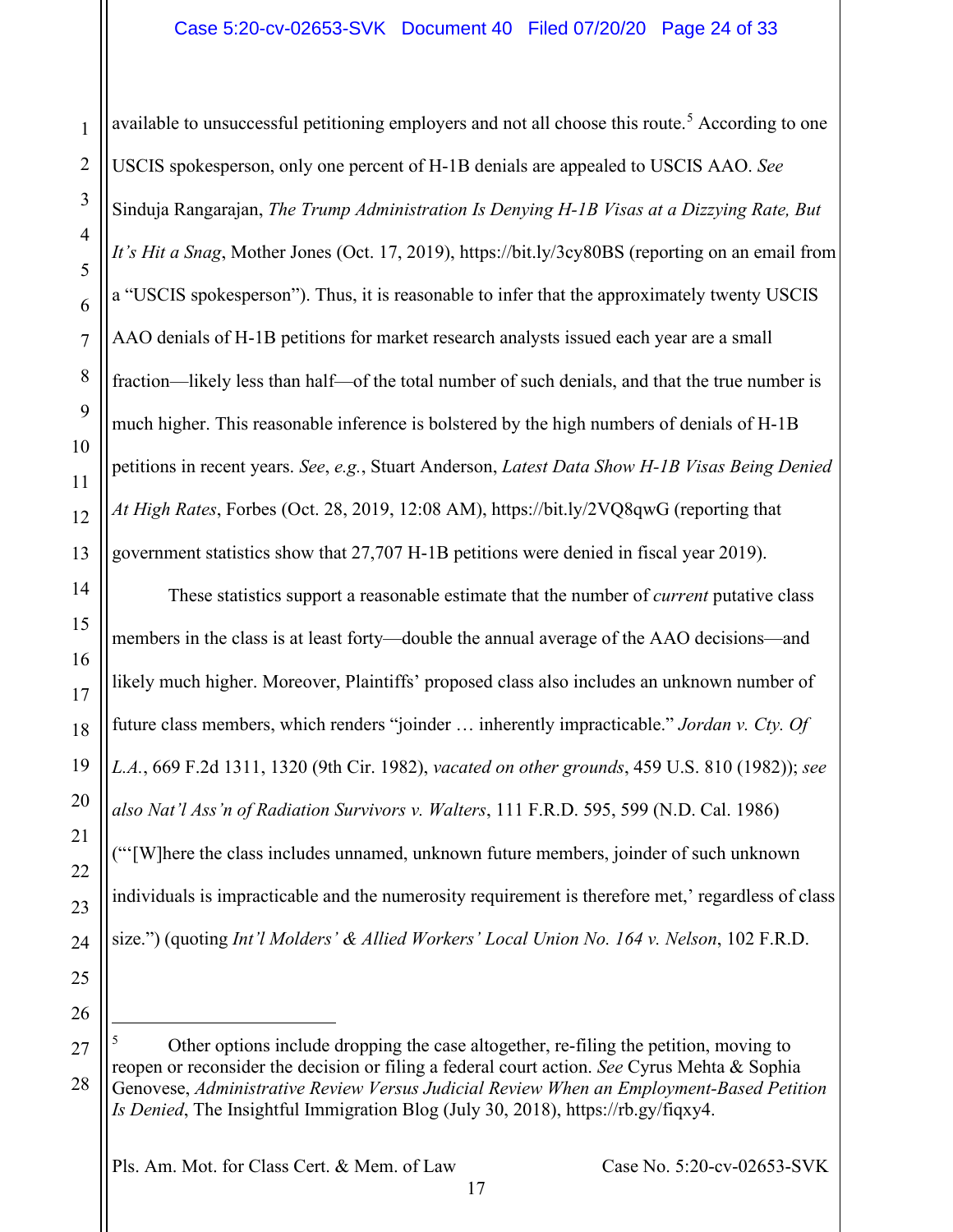457, 461 (N.D. Cal. 1983)); *Smith v. Heckler*, 595 F. Supp. 1173, 1186 (E.D. Cal. 1984) (in injunctive relief cases, "[j]oinder in the class of persons who may be injured in the future has been held impracticable, without regard to the number of persons already injured").

1

2

3

4

5

6

<span id="page-24-0"></span>7

8

9

10

11

12

13

14

15

16

17

18

19

20

21

22

23

24

25

26

27

28

Accordingly, the evidence sufficiently demonstrates that the class remains sufficiently numerous for purposes of certification.

### **2. Plaintiffs' Claims Raise Legal and Factual Questions Common to the Class**

Plaintiffs satisfy Rule  $23(a)(2)$  because there are questions of law or fact common to the class. Fed. R. Civ. P. 23(a)(2). Commonality requires that the "class members 'have suffered the same injury.'" *Wal-Mart*, 564 U.S. at 350 (quoting *Gen. Tel. Co. of Sw. v. Falcon*, 457 U.S. 147, 157 (1982)). Further, the plaintiffs' claims "must depend upon a common contention . . . of such a nature that it is capable of class-wide resolution—which means that determination of its truth or falsity will resolve an issue that is central to the validity of each one of the claims in one stroke." *Wal-Mart*, 564 U.S. at 350. However, the plaintiffs need not show that all questions, "or even a preponderance of questions," meet this standard; instead, "[s]o long as there is 'even a single common question,' a would-be class can satisfy the commonality requirement." *Wang v. Chinese Daily News, Inc.*, 737 F.3d 538, 544 (9th Cir. 2013) (quoting *Wal-Mart*, 564 U.S. at 359); *see also*, *Parsons v. Ryan*, 754 F.3d 657, 675 (9th Cir. 2014) (explaining that a plaintiff "need not show . . . that every question in the case, or even a preponderance of questions, is capable of class wide resolution") (quotation marks omitted); *Mazza*, 666 F.3d at 589 (noting that "commonality only requires a single significant question of law or fact").

Class members need not be identical in all respects, and commonality may be satisfied, notwithstanding some "variation[]" in their facts, where the harm alleged is common to all class members. *Wit v. United Behavioral Health*, 317 F.R.D. 106, 127 (N.D. Cal. 2016). Accordingly,

Pls. Am. Mot. for Class Cert. & Mem. of Law Case No. 5:20-cv-02653-SVK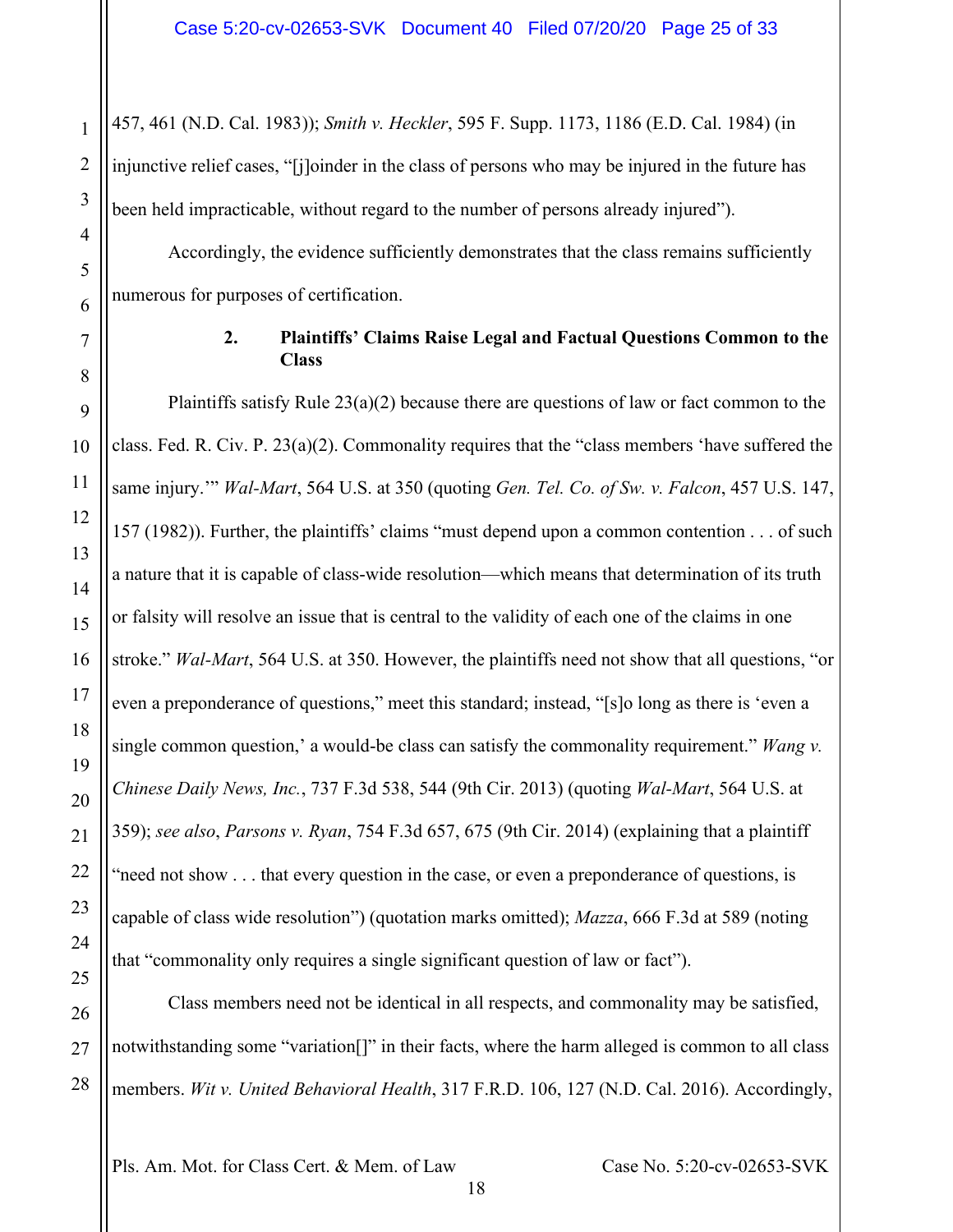the existence of "shared legal issues with divergent factual predicates" satisfies Rule 23. *Jimenez v. Allstate Ins. Co.*, 765 F.3d 1161, 1165 (9th Cir. 2014) (quoting *Hanlon v. Chrysler Corp.*, 150 F.3d 1101, 1019 (9th Cir. 1998)). In suits such as this one, commonality is satisfied where "the lawsuit challenges a system-wide practice or policy that affects all of the putative class members. Under such circumstances, individual factual differences among class members pose no obstacle to commonality." *Parsons*, 754 F.3d at 682 (quoting *Rosas v. Baca*, No. CV 12–00428 DDP, 2012 WL 2061694, at \*3 (C.D. Cal. June 7, 2012)).

The proposed class readily satisfies Rule  $23(a)(2)$ 's commonality requirement. First, the class is narrowly tailored to include only those sharing the same relevant facts. The class is limited by: the occupation at issue—market research analysts; the date that the petition was filed—2019 or thereafter; the reason for the denial—solely or partly based upon the first regulatory test; and finally, the impact of the denial—only those cases that otherwise would have been approved but for Defendants' misapplication of the first regulatory test. This latter limitation ensures that the class will not include U.S. employer petitioners whose H-1B petitions are denied on a ground other than the question of whether the job is within a specialty occupation. Moreover, because all putative class members' petitions have been or will be denied due to the same legal error, the correction of which would lead to an approval, any individual differences in their cases are immaterial. *See Parsons,* 754 F.3d at 678 (finding commonality notwithstanding individual variations in harm suffered by class members in a challenge to conditions in Arizona prisons).

Second, Plaintiffs and putative class members share the same legal issues: whether Defendant USCIS: 1) misinterprets the meaning of the phrase "specific specialty," 8 U.S.C.  $\S$  1184(i); 2) misinterprets the first regulatory test for a specialty occupation; and 3) misapplies

Pls. Am. Mot. for Class Cert. & Mem. of Law Case No. 5:20-cv-02653-SVK

1

2

3

4

5

6

7

8

9

10

11

12

13

14

15

16

17

18

19

20

21

22

23

24

25

26

27

28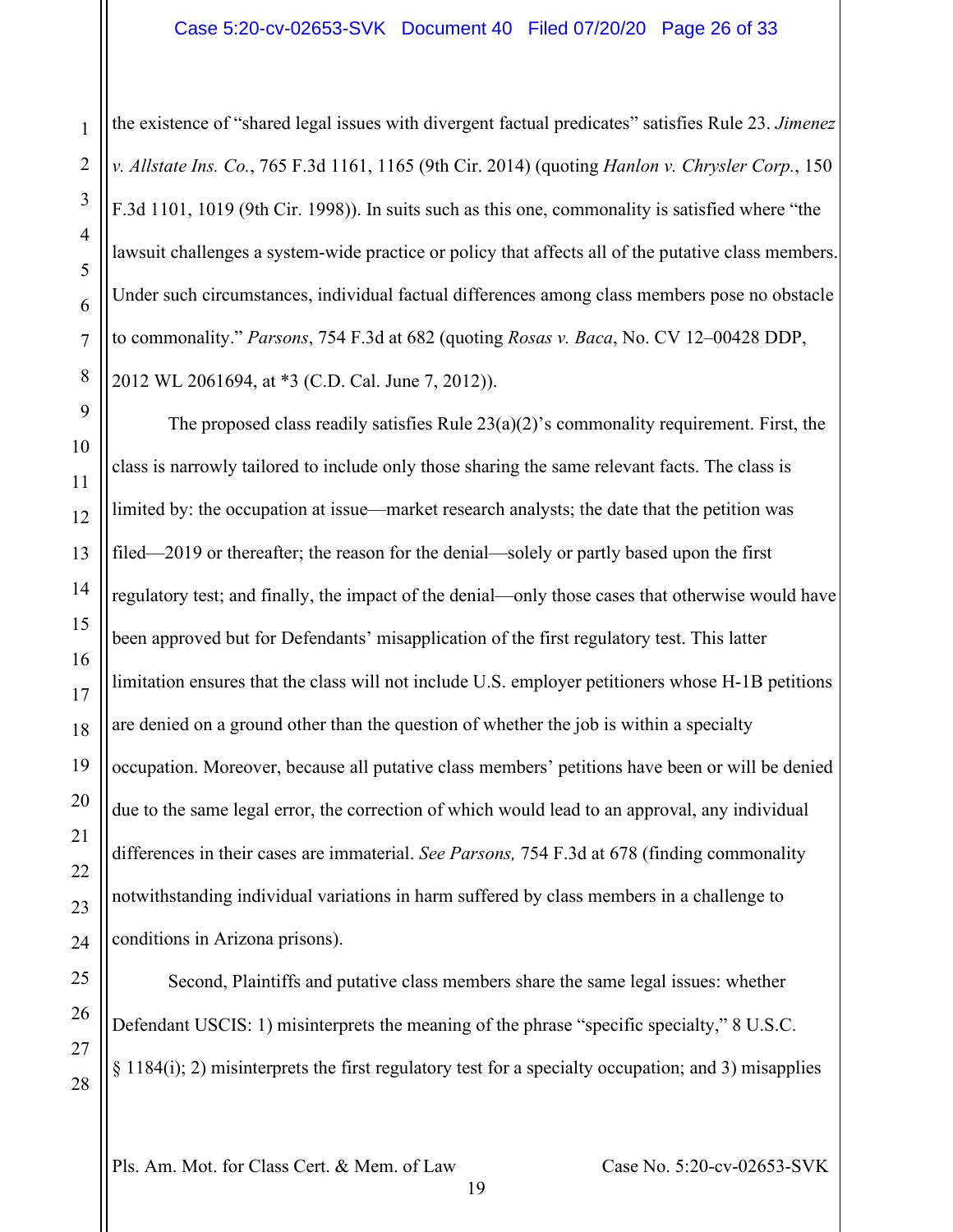#### Case 5:20-cv-02653-SVK Document 40 Filed 07/20/20 Page 27 of 33

both provisions to its interpretation of the OOH profile of a market research analyst. In evaluating the first regulatory test for specialty occupation,  $8 \text{ C.F.R.} \$  $214.2(h)(4)(iii)(A)(1)$ , USCIS erroneously finds in all putative class members' cases that the OOH profile does not demonstrate that the educational prerequisite for the particular occupation is a bachelor's degree or higher in a specific specialty or its equivalent. In so doing, USCIS interprets the statutory term "specialty occupation" too narrowly, altogether fails to consider what the phrase "normally the minimum requirement" means, and misapplies the relevant language in the OOH profile that demonstrates that this test has been met. *See* Dkt. 1 ¶¶ 60, 64; *Raj*, 85 F. Supp. 3d at 1247. But for these legal errors, USCIS would approve the petitions of all putative class members.

A further common question is whether USCIS engages in a pattern or practice of such erroneous decision-making, as Plaintiffs allege. Dkt. 1 ¶¶ 6, 27, 30, 48, 59, 63. Were this Court to find that it does, it also must find that the Plaintiffs and the proposed class members "have suffered the same injury"—an injury which is "capable of classwide resolution." *Wal-Mart*, 564 U.S. at 350 (quoting *Falcon*, 457 U.S. at 157). Determination of the legal issue in this case "will resolve an issue that is central to the validity of each one of the [class members'] claims in one stroke"—that is, whether USCIS misinterprets the statute and regulation and misreads the OOH, leading to erroneous denials of H-1B petitions for market research analysts. *Wal-Mart*, 564 U.S. at 350. Defendants' practices are either "unlawful as to every [putative class member] or [they are] not. The inquiry does not require [the Court] to determine the effect of those policies and practices upon any individual class member . . . or to undertake any other kind of individualized determination." *Parsons*, 754 F.3d at 678.

Should the Court agree that Defendants have misinterpreted the law and regulations under the INA and violated the APA, all who fall within the class will benefit from the uniform

20

Pls. Am. Mot. for Class Cert. & Mem. of Law Case No. 5:20-cv-02653-SVK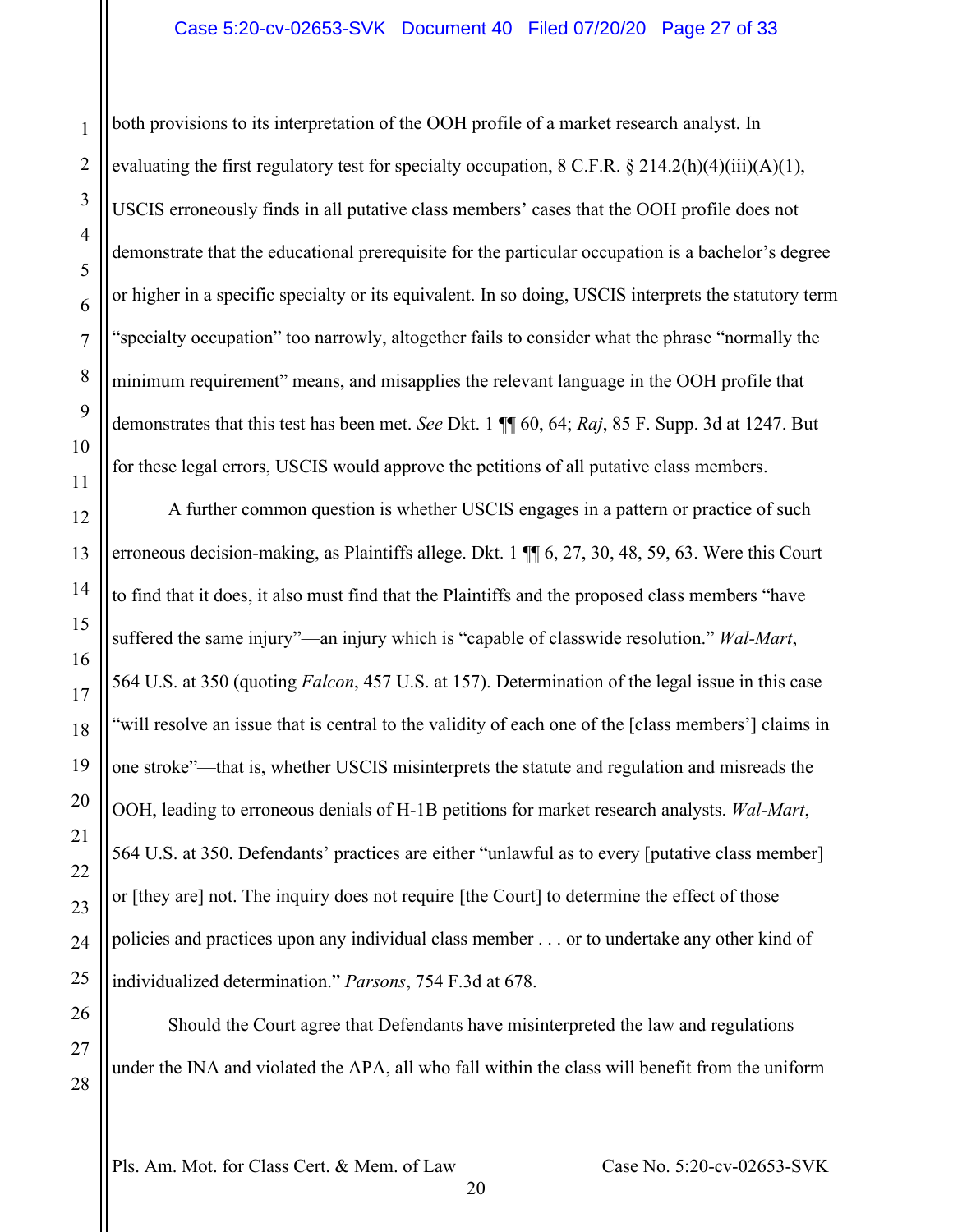request for relief: 1) a declaration that the OOH profile for market research analyst demonstrates that a bachelor's or higher degree is normally the minimum requirement for entry into the occupation and thus, that the OOH demonstrates that a market research analyst satisfies the first regulatory test for specialty occupation; and 2) an order that USCIS correctly apply the statutory phrase "specific specialty" and the first regulatory test for specialty occupation to the petitions of all class members. Dkt. 1 at 20-21. Accordingly, a common answer as to this issue will "drive the resolution of the litigation." *Ellis v. Costco Wholesale Corp*., 657 F.3d 970, 981 (9th Cir. 2011) (quoting *Wal-Mart*, 564 U.S. at 350).

1

2

3

4

5

6

7

8

9

<span id="page-27-0"></span>10

11

12

13

14

15

16

17

18

19

20

21

22

23

24

25

26

27

28

#### **3. Plaintiffs' Claims Are Typical of Those of the Proposed Class**

Plaintiffs' claims are typical of the proposed class. Fed. R. Civ. P. 23(a)(3). Commonality and typicality "tend to merge." *Falcon*, 457 U.S. at 157 n.13. The test for typicality is "whether other members have the same or similar injury, whether the action is based on conduct which is not unique to the named plaintiffs, and whether other class members have been injured by the same course of conduct." *Ellis*, 657 F.3d at 984 (quoting *Hanon v. Dataproducts Corp.*, 976 F.2d 497, 508 (9th Cir. 1992)). "Typicality refers to the nature of the claim or defense of the class representative, and not to the specific facts from which it arose, or the relief sought." *Id.* The typicality standard is also "permissive" in that the claims of the individual plaintiffs are "typical" if "they are reasonably co-extensive with those of absent class members; [the claims] need not be substantially identical." *Hanlon*, 150 F.3d at 1020.

In this case, Plaintiffs' claims arise from the unlawful policy and practice of Defendants' denying H-1B petitions for market research analysts under  $8 \text{ C.F.R. } §$  214.2(h)(4)(iii)(A) (1) based on a misinterpretation of the statutory term "specific specialty" and the first regulatory test and an erroneous reading of the OOH profile for market research analysts. *See* Dkt. 1 ¶¶ 60, 64.

Pls. Am. Mot. for Class Cert. & Mem. of Law Case No. 5:20-cv-02653-SVK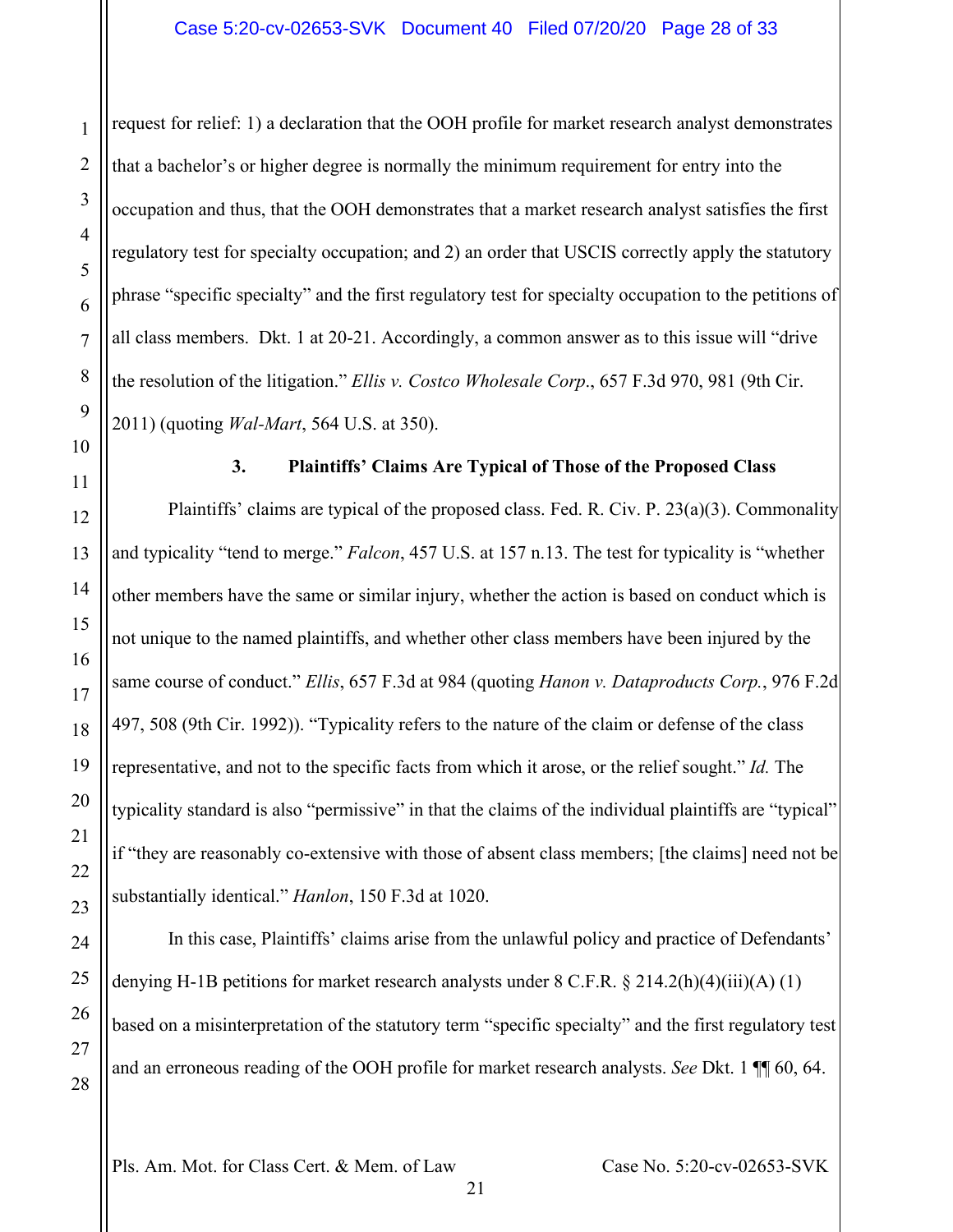Defendants' policy and practice of denying H-1B petitions on this basis causes the same harm to the named Plaintiffs as it does to every putative class member. *See, e.g.*, *LaDuke v. Nelson*, 762 F.2d 1318, 1332 (9th Cir. 1985) ("The minor differences in the manner in which the representative's Fourth Amendment rights were violated does not render their claims atypical of those of the class.").

### **4. The Representative Parties Will Fairly and Adequately Protect the Interests of the Proposed Class**

<span id="page-28-0"></span>The representative parties will fairly and adequately protect the interests of the proposed class. Fed. R. Civ. P. 23(a)(4). "To determine whether named plaintiffs will adequately represent a class, courts must resolve two questions: (1) do the named plaintiffs and their counsel have any conflicts of interest with other class members and (2) will the named plaintiffs and their counsel prosecute the action vigorously on behalf of the class?" *Ellis*, 657 F.3d at 985 (quotation omitted); *accord Sali v. Corona Reg'l Med. Ctr.*, 909 F.3d 996, 1007 (9th Cir. 2018). Plaintiffs' counsel are deemed qualified when they possess experience in previous class actions and cases involving the same area of law. *See Local Joint Exec. Bd. of Culinary/Bartender Tr. Fund v. Las Vegas Sands, Inc.*, 244 F.3d 1152, 1162 (9th Cir. 2001); *Lynch*, 604 F. Supp. at 37.

# **a. Class Representatives**

<span id="page-28-1"></span>Plaintiffs do not have any conflicts of interest because they share with putative class members the "mutual goal" of overturning Defendants' unlawful policy and practices. Plaintiffs seek declaratory and injunctive relief that would not only cure this illegality but remedy the injury suffered by all current and future class members. Plaintiffs do not seek any unique or additional benefit from this litigation that may make their interests different from or adverse to those of absent class members. Instead, Plaintiffs' aim is to secure injunctive relief that will protect themselves and the entire class from Defendants' challenged practices. Accordingly,

22

Pls. Am. Mot. for Class Cert. & Mem. of Law Case No. 5:20-cv-02653-SVK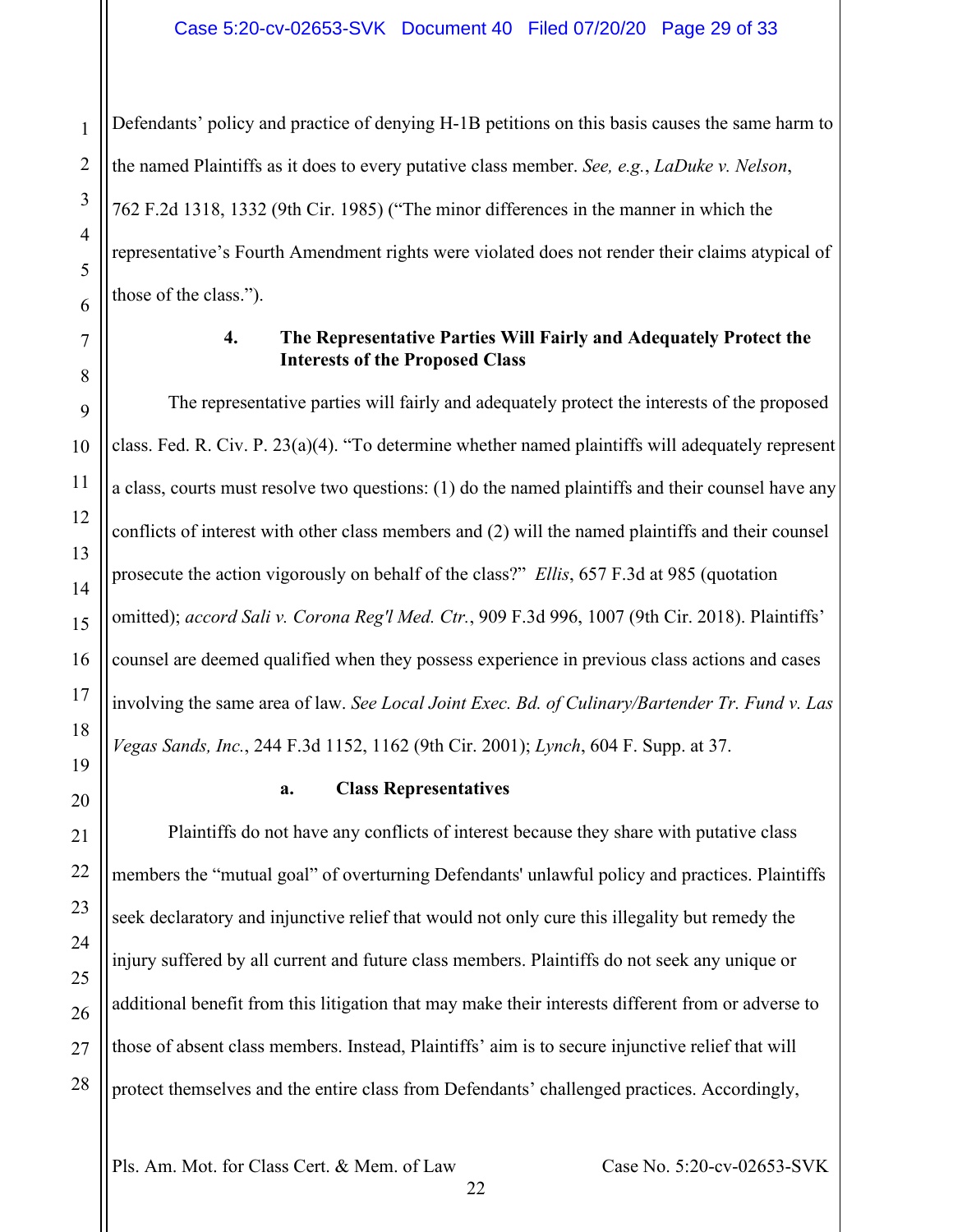Plaintiffs lack any antagonism with the class, and their interests align squarely with the other proposed class members. *See* Exh. A, MadKudu Dec. ¶12; Exh. C, Quick Fitting Dec. ¶11; Exh, K, 2d Street Dec. ¶11; Exh. M, Hanguang Dec. ¶10. Moreover, the fact that Plaintiff MadKudu Inc.'s and Quick Fitting Inc.'s were reopened and approved shortly after the suit was filed does not moot their claim to entitlement to represent the class. First, they have no assurance that Defendant USCIS will approve an extension request for the beneficiaries of these petitions. Dkt. 39 at ¶60. To the contrary, Plaintiff Quick Fitting Inc. had to file this lawsuit to succeed with an extension request even though the petition it filed was for another extension of H-1B status for the same beneficiary and in the same job. Exh. C, Quick Fitting Dec. ¶3. Additionally, approval of their petitions does not resolve the claim that they brought on behalf of the putative class. *See U.S. Parole Commission v. Geraghty*, 445 U.S. 388, 402 (1980). This is particularly true where, as here, Defendants' efforts to moot the case render their claims transitory and thus subject to the "relation back" doctrine. *Pitts v. Terrible Herbst, Inc.*, 653 F.3d 1081, 1091-92 (9th Cir. 2011). Pursuant to this doctrine. Plaintiffs' claims in their amended complaint relate back to the filing of the original complaint—prior to Defendants' approval of the petitions of the original Plaintiffs. *See id*.

1

2

3

4

5

6

7

8

9

10

11

12

13

14

15

16

17

18

19

<span id="page-29-0"></span>20

21

22

23

24

25

26

27

28

#### **b. Class Counsel**

The undersigned class counsel possess the necessary experience and competency to adequately and vigorously litigate this matter in a manner that protects the interests of the absent class members. Plaintiffs are represented by attorneys from the American Immigration Council, American Immigration Lawyers Association, Joseph and Hall, P.C., Kuck Baxter Immigration LLC, and Van Der Hout, LLP, who have significant experience litigating class actions and other complex cases in federal court, including immigration cases on behalf of noncitizens and U.S.

Pls. Am. Mot. for Class Cert. & Mem. of Law Case No. 5:20-cv-02653-SVK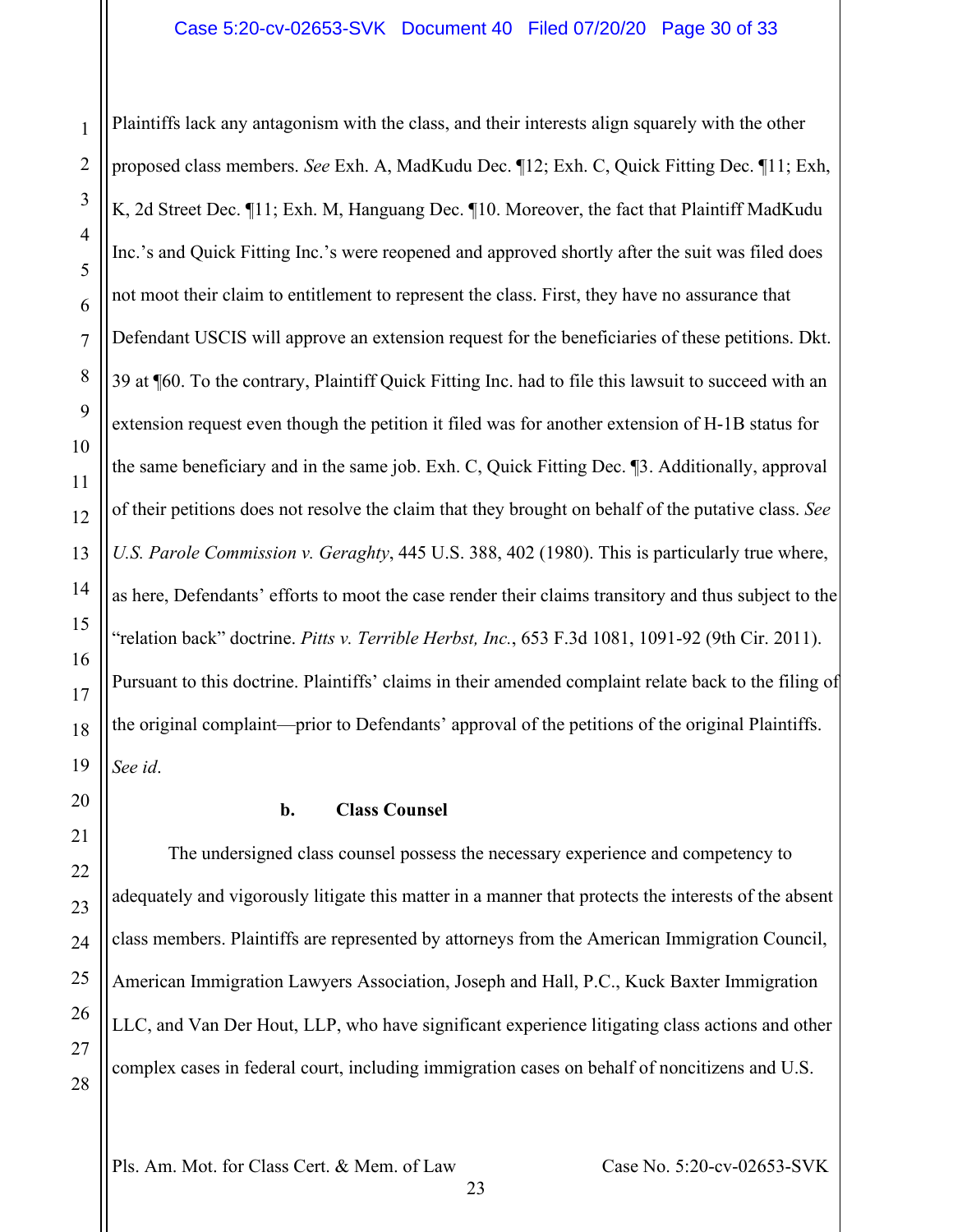businesses. *See* Exhs. E (amended declaration of Mary Kenney); F (declaration of Zachary Nightingale); G (declaration of Jesse M. Bless); H (declaration of Jeff Joseph); and I (declaration of Charles H. Kuck). They also possess extensive knowledge of immigration law. *Id.* Consequently, they possess the necessary resources to litigate this matter vigorously.

<span id="page-30-0"></span>

# **B. The Action Satisfies the Requirements of Rule 23(b)(2)**

The proposed class also satisfies Rule  $23(b)(2)$  which requires that "the party opposing" the class has acted or refused to act on grounds that apply generally to the class, so that final injunctive relief or corresponding declaratory relief is appropriate respecting the class as a whole." Fed. R. Civ. P. 23(b)(2). While the rule "requires that the primary relief sought is declaratory or injunctive," *Rodriguez v. Hayes*, 591 F.3d 1105, 1125 (9th Cir. 2010) (quotation omitted), it "does not require an examination of the viability or bases" of the claims, but whether class members seek uniform relief from a practice applicable to all. *Parsons*, 754 F.3d at 688.

In the Ninth Circuit, "[i]t is sufficient" that "class members complain of a pattern or practice that is generally applicable to the class as a whole." *Walters*, 145 F.3d at 1047. "The key to the (b)(2) class is the indivisible nature of the injunctive or declaratory remedy warranted—the notion that the conduct is such that it can be enjoined or declared unlawful only as to all of the class members or as to none of them." *Wal-Mart*, 564 U.S. at 360. In contrast to Rule 23(b)(3) classes, "the focus  $\lceil \text{in a Rule 23(b)(2)} \text{ class} \rceil$  is not the claims of the individual class members, but rather whether [the Defendants] ha[ve] engaged in a 'common policy.'" *In re Yahoo Mail Lit.*, 308 F.R.D. 577, 599 (N.D. Cal. 2015) (quotation omitted). Thus, "[t]he fact that some class members may have suffered no injury or different injuries from the challenged practice does not prevent the class from meeting the requirements of Rule 23(b)(2)." *Rodriguez*, 591 F.3d at 1123.

1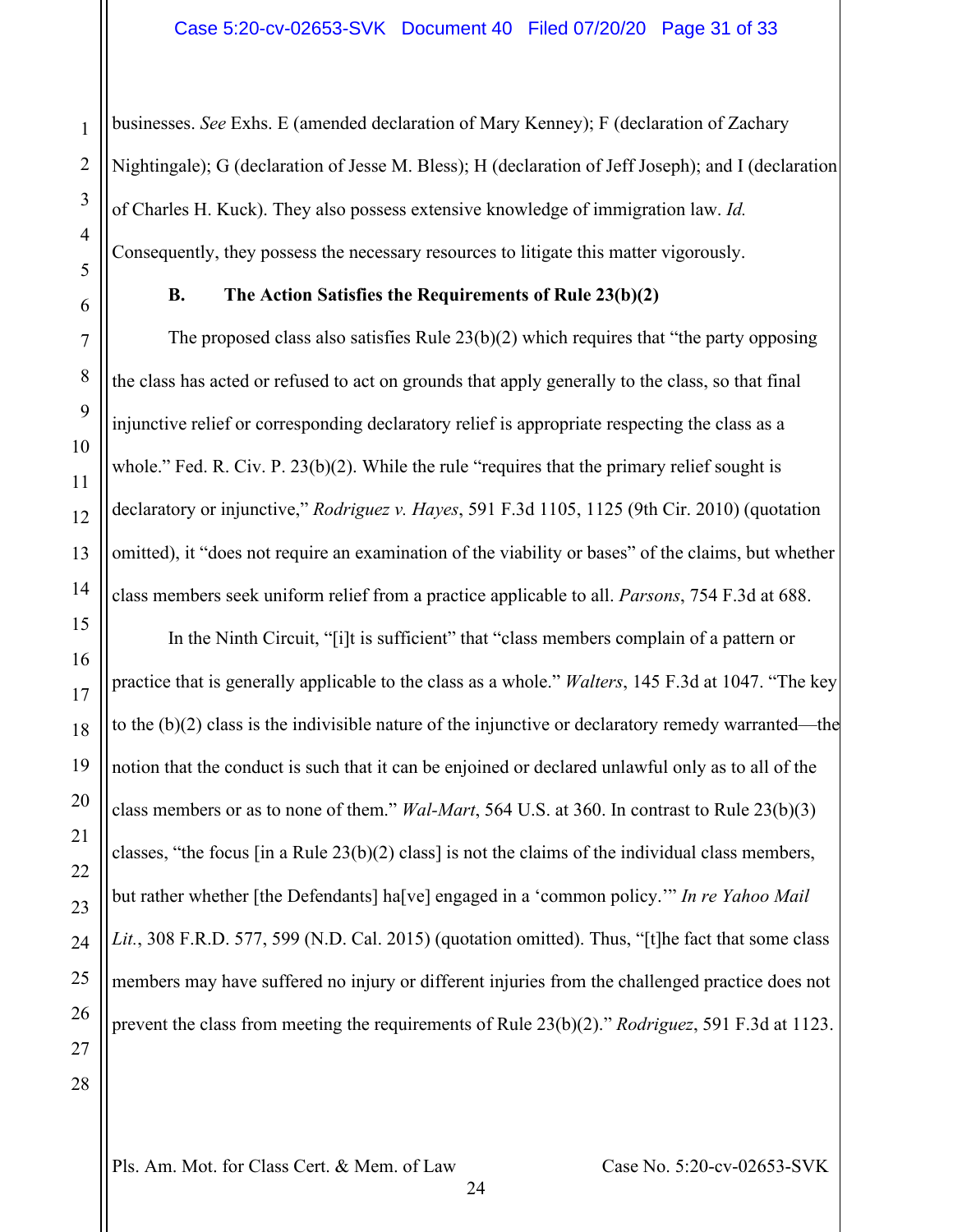Plaintiffs meet these requirements. They allege that Defendants engage in a pattern and practice of denying H-1B visa petitions on grounds generally applicable to the proposed class and that declaratory and injunctive relief will remedy the harm. *See* Dkt. 39 ¶¶ 6, 29, 30-32, 71, 76-78. 80-82. A permanent injunction finding Defendants' actions unlawful relative to the class as a whole would protect both Plaintiffs and putative class members from the unlawful denial of H-1B visa petitions. Accordingly, the proposed class warrants certification under Rule 23(b)(2). *See, e.g., Walters*, 145 F.3d at 1047 (certifying Rule 23(b)(2) class based on Defendants' practice of providing deficient notice of deportation procedures); *Parsons*, 754 F.3d at 689 (finding plaintiffs' requested declaratory and injunctive relief conformed to Rule 23(b)(2) where "every [member] in the proposed class is allegedly suffering the same (or at least a similar) injury and that injury can be alleviated for every class member by uniform changes in . . . policy and practice"). Accordingly, this Court should grant certification under Rule 23(b)(2).

# <span id="page-31-0"></span>**IV. CONCLUSION**

1

2

3

4

5

6

7

8

9

10

11

12

13

14

15

16

17

18

19

20

21

22

23

24

25

26

27

28

For the foregoing reasons, Plaintiffs respectfully request that the Court grant this Motion; certify the proposed class under Rule 23(b)(2); appoint Plaintiffs as class representatives; and appoint Plaintiffs' counsel as counsel for the class.

Respectfully submitted this 20th day of July, 2020,

*/s/ Mary Kenney* Mary Kenney (DC 1044695)\* c/o American Immigration Council 1331 G Street NW, Suite 200 Washington DC 20005 Telephone: (617) 819-4681 Email: mary@immigrationlitigation.org *Additional counsel for Plaintiffs listed* 

*on following page*

Zachary Nightingale (CA #184501) Van Der Hout LLP 180 Sutter Street, Suite 500 San Francisco, CA 94104 Telephone: (415) 981-3000 Facsimile: (415) 981-3003 Email: ndca@vblaw.com

Pls. Am. Mot. for Class Cert. & Mem. of Law Case No. 5:20-cv-02653-SVK